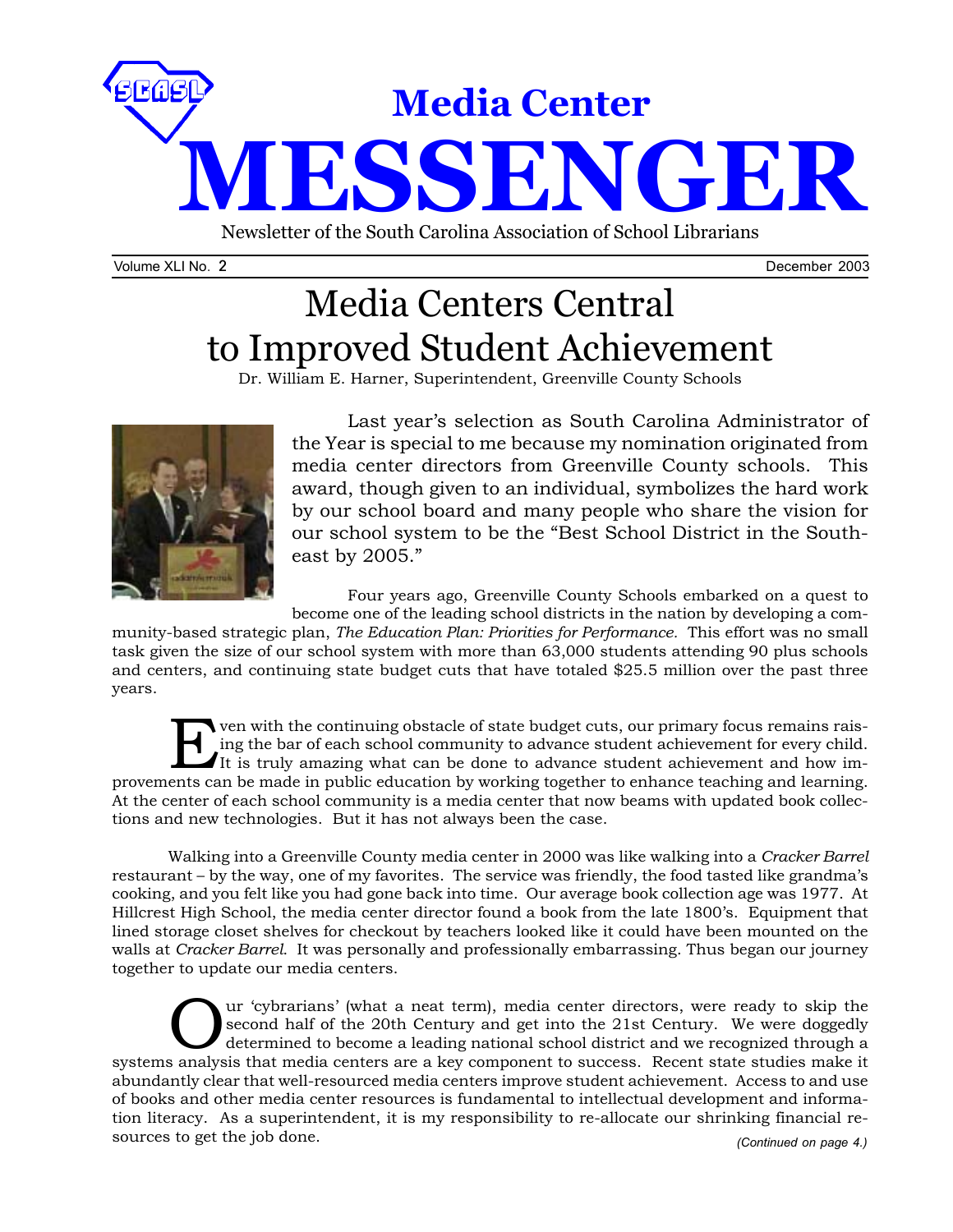

# @your library  **reflection**

**Martha Taylor, President SCASL** *martha\_taylor@charter.net*

The school library media specialist is often the busiest person in the busiest location in the school! We like the hustle and bustle involved in manning the hub of the school, for we are serviceminded individuals with strong work ethics. We thrive on the challenge and stimulation of problems to be solved in a job that never ends. On many days – we don't even stop for lunch!

While we are to be commended for our work ethic and our strong performance, I'd like for us to think about an important aspect of our practice that may sometimes get set aside in the daily routine – reflection. There are two pertinent definitions of reflection in the Merriam-Webster Dictionary online: definition **6 :** "a thought, idea, or opinion formed or a remark made as a result of meditation" and definition **7 :** "consideration of some subject matter, idea, or purpose."

It's important for us, professionally and personally, to dedicate the time and effort to reflect on who we are, what we do, and how we do it. Taking time to be a reflective practitioner can lead to significant growth in achieving best practice in our library media programs. As humans, we learn when our brains are stimulated and we react to the stimuli with thinking. To achieve true knowledge, however, we must use metacognitive skills to develop the highest level of awareness.

While solitary thinking is a part of the reflection process, we can't develop professionally in isolation. A reflective community in which we share our insights enhances each participant exponentially. We need to continue to develop and build reflective communities within our schools and within our profession. SCASL provides that opportunity to communicate in a supportive, professional environment.

Don't forget to mark your calendars for the upcoming SCASL conference March 24-26, 2004, at Palmetto Expo Center in Greenville! This is THE professional development conference for library media specialists. Robbie Van Pelt and the conference committee have planned a fabulous conference! The sessions will be brilliant, the events will be spectacular, and the camaraderie is always exceptional! I hope to see you there.

**Correction:** Apologies to Elaine Culick of Kingstree Elementary. Elaine wrote the article entitled "Collaborating to Increase Student Achievement in Social Studies" which appeared in the September 2003 issue of the *Media Center Messenger.* It was incorrectly attributed to Brenda Milton whose article will appear in a later issue.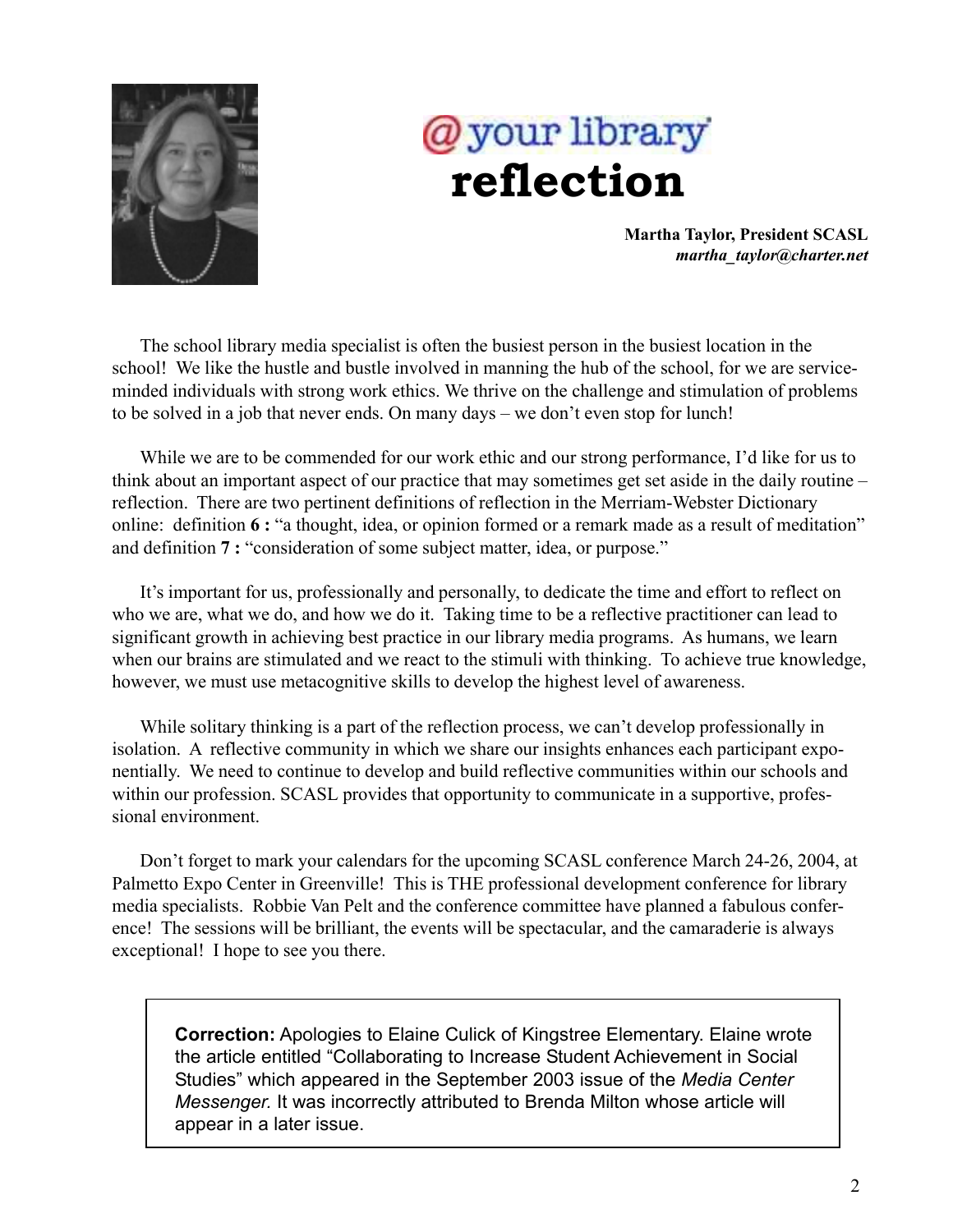# **Keep in Touch**

## **SCASL:**

Email: scaslemail@yahoo.com Write: SCASL, P.O. Box 2442, Cola, SC 29202 Phone: 864-617-0777 (temporary) Fax: 864-225-7911 (temporary) Web Page: SCASL.net

### **SCASL listserv:**

To send a message: SCASL-LS@vm.sc.edu To subscribe: listserv@vm.sc.edu - no subject Type: Subscribe SCASL-LS yourfirstname yourlastname

# **The** *Media Center Messenger***:**

Send all suggestions, corrections, articles, and ideas to *jmoggles@bellsouth.net*

*Other important addresses:*

**SC Dept. of Education:** www.state.sc.us/sde/ **SCLA:** www.scla.org **SC State Library:** www.state.sc.us/scsl **ALA:** www.ala.org **AASL:** www.ala.org/aasl

# CALENDAR OF EVENTS

November 17-23, 2003 Children's Book Week

November 18-24, 2003 National Library Week

January 9-14, 2004 ALA Midwinter, San Diego

March 2, 2004 Read Across America

March 24-26, 2004 SCASL Annual Conference, Greenville

> April 2004 National Poetry Month School Library Media Month

> April 12-18, 2004 Young People's Poetry Week National Library Week

June 24-30, 2004 Annual ALA Conference, Orlando

# *The Media Center Messenger is online again!*

Find it at *http://www.scasl.net/editorial.htm*

*If you have not already done so, let us know what you think. Do you prefer hard copy or electronic? Send all comments to:*

> *Laura T. Jackson, Editor jmoggles@bellsouth.net*

The South Carolina Association of School Librarians advocates excellence, facilitates collaboration, and develops leadership to ensure that school library media programs are integral to teaching and learning in every South Carolina school.

# CONTENTS

| School Library Media Services 5<br>Hanging by a Shoestring: |     |
|-------------------------------------------------------------|-----|
| Operating an LMC on Limited Resources 6                     |     |
| Tools for Working with Library Interns  8                   |     |
| SCASL Honor Rolls                                           | - 9 |
| SCASL Awards                                                | 10  |
| The Silent School Librarian Shall Perish                    | 12  |
| Emerald High School in Africa                               | 14  |
| Book Award News                                             | 17  |
| <b>Computerized Reading Programs</b>                        |     |
| With or Without Rewards                                     | 18  |
| The Integration of Information and Technology               | 19  |
| National Boards - Is It Worth the Effort 20                 |     |
| DISCUS Web Site Offers Time-Saving                          |     |
|                                                             |     |
| Professional Title Book Reviews                             | 23  |
|                                                             |     |
|                                                             | 27  |
|                                                             |     |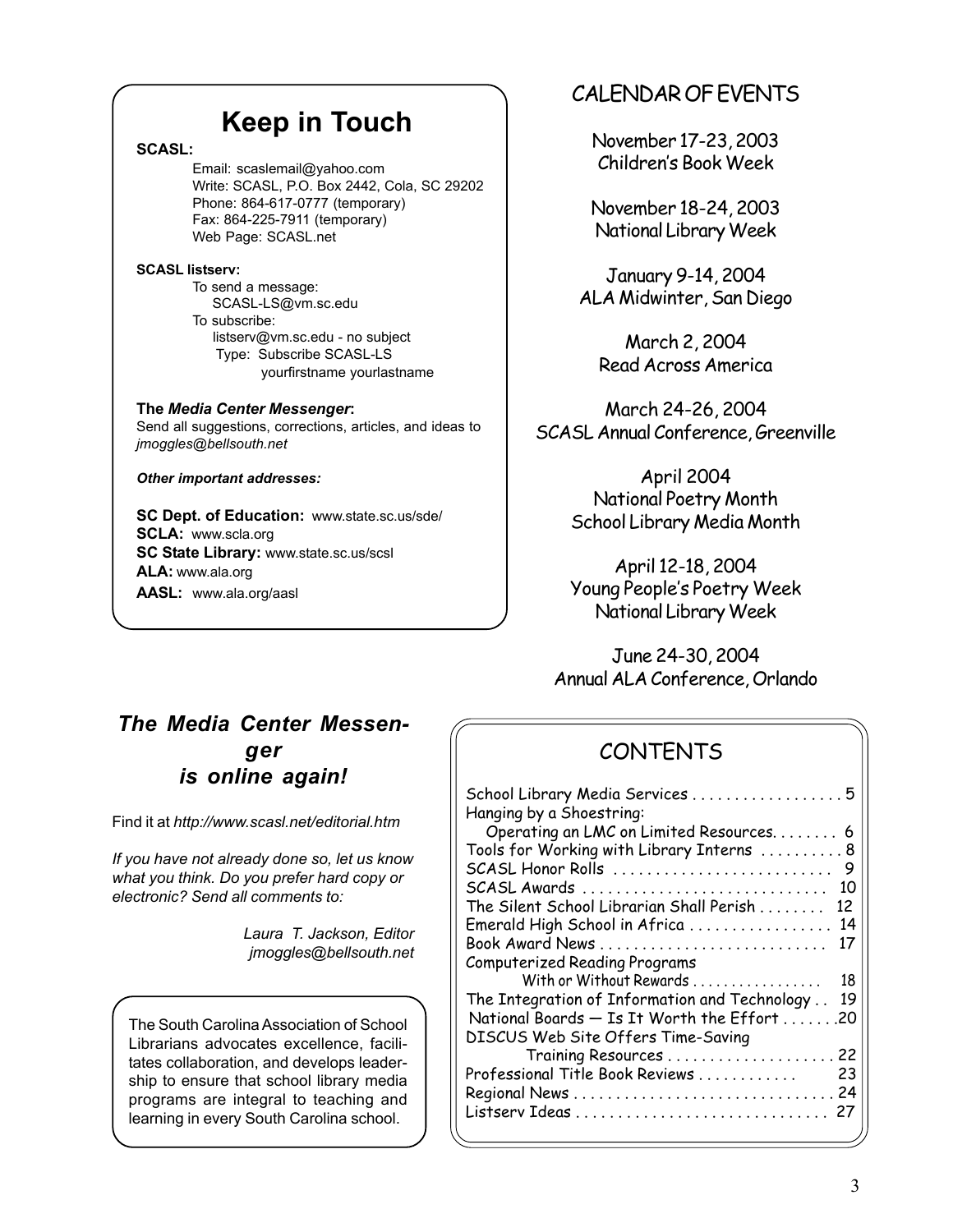$($  1.)

Greenville County Schools' approach was systematic. First, we sought outside expertise to provide perspective on how to move forward. Second, we defined the scope of our problem and developed objectives to be accomplished. Third, we re-prioritized the allocation of financial resources to accomplish these objectives. Finally, we embarked on developing a staff development model to integrate school-based instructional coaches and media center staffs into powerful tools for teachers to use to improve student achievement.

Our objectives quickly became apparent. Book collections had to dramatically improve<br>by weeding out old books and adding newer books. Computer access to the Internet<br>had to be supported by updating and increasing the numbe by weeding out old books and adding newer books. Computer access to the Internet had to be supported by updating and increasing the number of platforms in the media centers. I learned from many inspections of media center storage rooms and closets that we had to rid ourselves of yesterday's technology. We had to update our technology and provide teachers and students with easy access. Lastly, we had to develop a greater media center web presence in our schools so that information could be accessed from the classroom or home. Teachers, parents, and students need to be able to access information around the clock so that time in the centers is optimized.

None of this would have been considered possible without the support of Robbie Van Pelt, Coordinator for Media Services, Greenville County Schools. What a 'Wonder Woman!' She quickly provided the necessary analysis of book collections so we could target our schools of greatest need first and allocate our resources accordingly. In just the first year of our updating process, more than 260,000 books were taken off the shelves.

The combined effort last year with \$1.5 million earmarked for book purchases moved our average countywide book collection age from 1977 to 1989. Now, with an infusion of another \$1.4 million our district collection age is 1991. A similar infusion of funds was provided for computer platforms.

Where do we go from here? Our school faculties will have to go through a paradigm<br>
ters. Most of the paradigm shift will not be difficult. Principals are already providing<br>
and funding for additional Accelerated Beeder pro shift in developing information literacy and using resources available in media cen site-based funding for additional Accelerated Reader programs that are inline with their updated book collections. The greatest hurdle is building stronger collaborative relationships within the schools to insure the recent investment is used. Media center directors and teachers are not used to having adequate media center resources. We are breaking new ground by teaching teachers how best to use these new resources and how to integrate the new resources into instruction. What a lovely challenge to embrace as Greenville County Schools move student achievement forward!

# Help Wanted! THE PRE-SERVICE COMMITTEE WEEDS YOUR HELP!

We are looking for SCASL members to visit pre-service teachers at colleges and universities across the state. Furman University and Francis Marion University have been taken care of already. We need representatives to visit other colleges. A few of the colleges/ universities that need visits are: Coastal Carolina, Allen, Benedict, South Carolina State, Winthrop, Lander, Erskine, USC (all campuses), Clemson, Columbia College, College of Charleston, The Citadel, Presbyterian College, Wofford. If you live near one of these colleges/universities and would be willing to talk to pre-service teachers about the field of librarianship, please contact me. Thanks!

> Jessica Felker, Chair, Pre-Service Committee *e-mail: jfelker@newberry.k12.sc.us*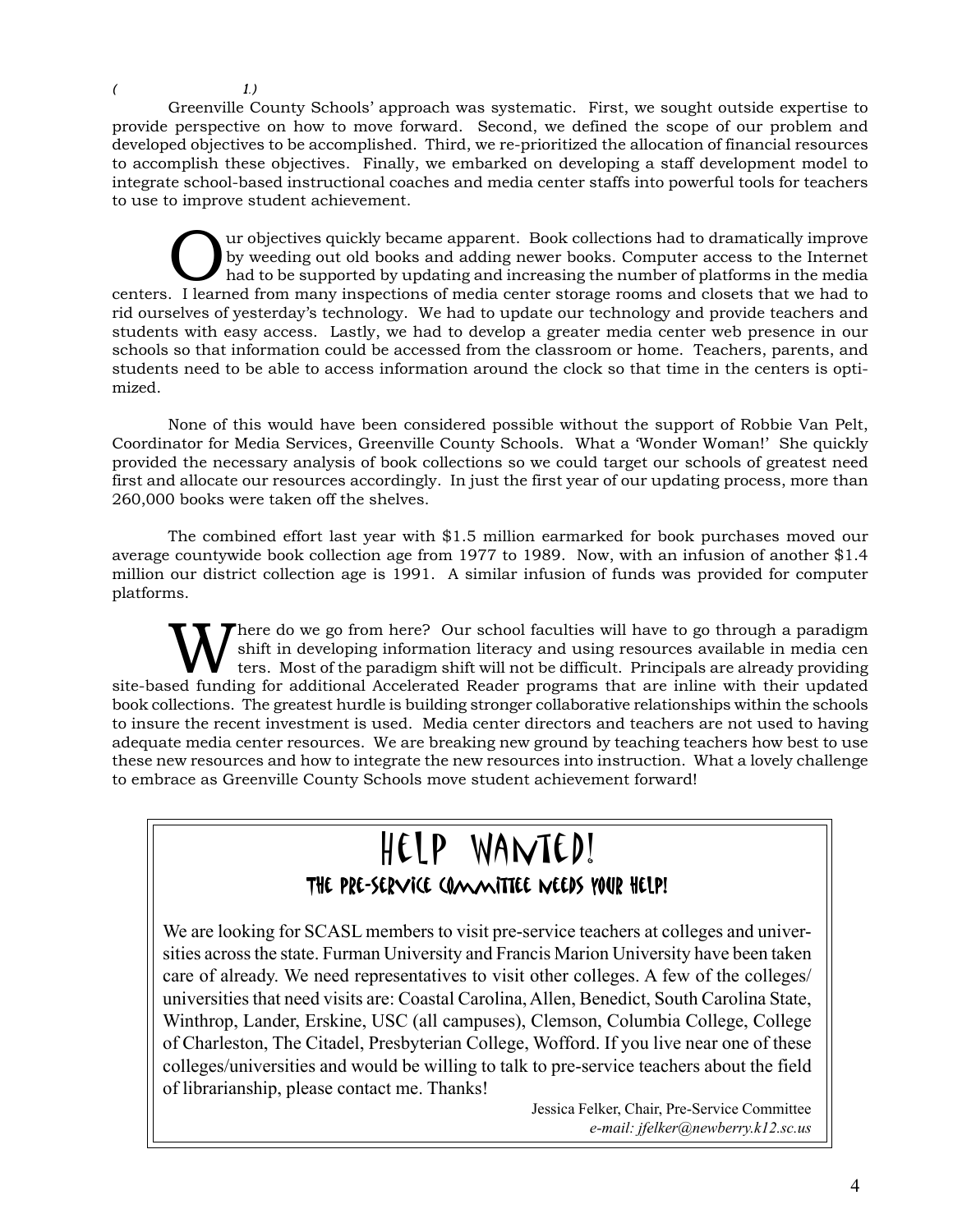

From the State Department of Education **School Library Media Services**

Martha Alewine, Consultant, School Library Media Services *E-mail: malewine@sde.state.sc.us Mobile: 803-331-0483*

The November issue of *School Library Journal*'s lead article is about the AASL Administration of the Year. The article entitled, "Ultimate Advocate, A principal transforms a failing school by investing in its media specia tor of the Year. The article entitled, "Ultimate Advocate, A principal transforms a failing school by investing in its media specialist," relates how Edward Gonzalez changed his school within 5 years. If you read the article you'll see that the reading scores for this school improved by 40 percent when the principal threw his full support behind the media specialist and the media program.

A new day has dawned in South Carolina for supporting school libraries and holding administrators, media specialists, and teachers accountable for appropriate use of the media center and its resources. School libraries are now a part of the External Review Instrument. This document is used to indicate where assistance is needed in those schools identified as "Unsatisfactory" on the School Report Card. These indicators were extracted from *Achieving Exemplary School Libraries,* our state evaluation rubrics, and include:

- Having a school Library Media Center Advisory Committee
- Having a district Library Media Advisory Committee
- Fostering and facilitating collaboration between classroom teachers and the library media specialist
- Implementing flexible scheduling at least 50% of the time
- Including the library media specialist as part of the school's key decision-making committees
- Relating the media center to student achievement
- Having a current collection that supports the school's curriculum
- Including the library media center as part of a school-wide reading program

s these indicators are used with the 43 identified schools, my hope is that we'll see the same dramatic turnaround as noted in the *SLJ* article. That can happen as we see the improved support, use, and involvement of our same dramatic turnaround as noted in the *SLJ* article. That can happen as we see improved support, use, and involvement of our school library media centers in the total school instructional program.

The inclusion of school libraries in the External Review Instrument should be a signal to all of us that we can no longer remain in our library media center and wait for the world to come to us. Many of our library professionals have long touted the need for being proactive and seeking connections with our stakeholders. Now it's even more important.

If your school is one to be visited by an External Review Team, don't panic. Much assistance<br>will be provided to you and your library media center. If your school is not one of the identi-<br>fied schools, now is not the time f your school is one to be visited by an External Review Team, don't panic. Much assistance will be provided to you and your library media center. If your school is not one of the identihad in the past. If a school were rated as average today and did nothing but continued on the same path, within 5 years that school would be rated unsatisfactory. What can you do from your library media center to assist with school improvement? Who knows, the next article in *SLJ* could be about you and your principal!

## Get on Board and Read @ your library

The "Get on Board and Read @ your library" program, through which teens can win a trip to meet pro skateboarder Tony Hawk, runs through the end of April 2004. Developed by ALA and Morningstar Foods Inc., the program encourages teens to check out books from their local library and create entries about how books are meaningful to them. Librarians who register on the Website will receive access to free promotional materials. To enter teens may submit a written essay or a creative entry individually or as a team. The librarian who sponsors the winning teen or team will also go on the grand prize trip to meet Tony Hawk.

All the information you need to participate can be found at www.hersheysmilk.com/getonboard. Got questions? Send email to: atyourlibrary@ala.org. Get on board today!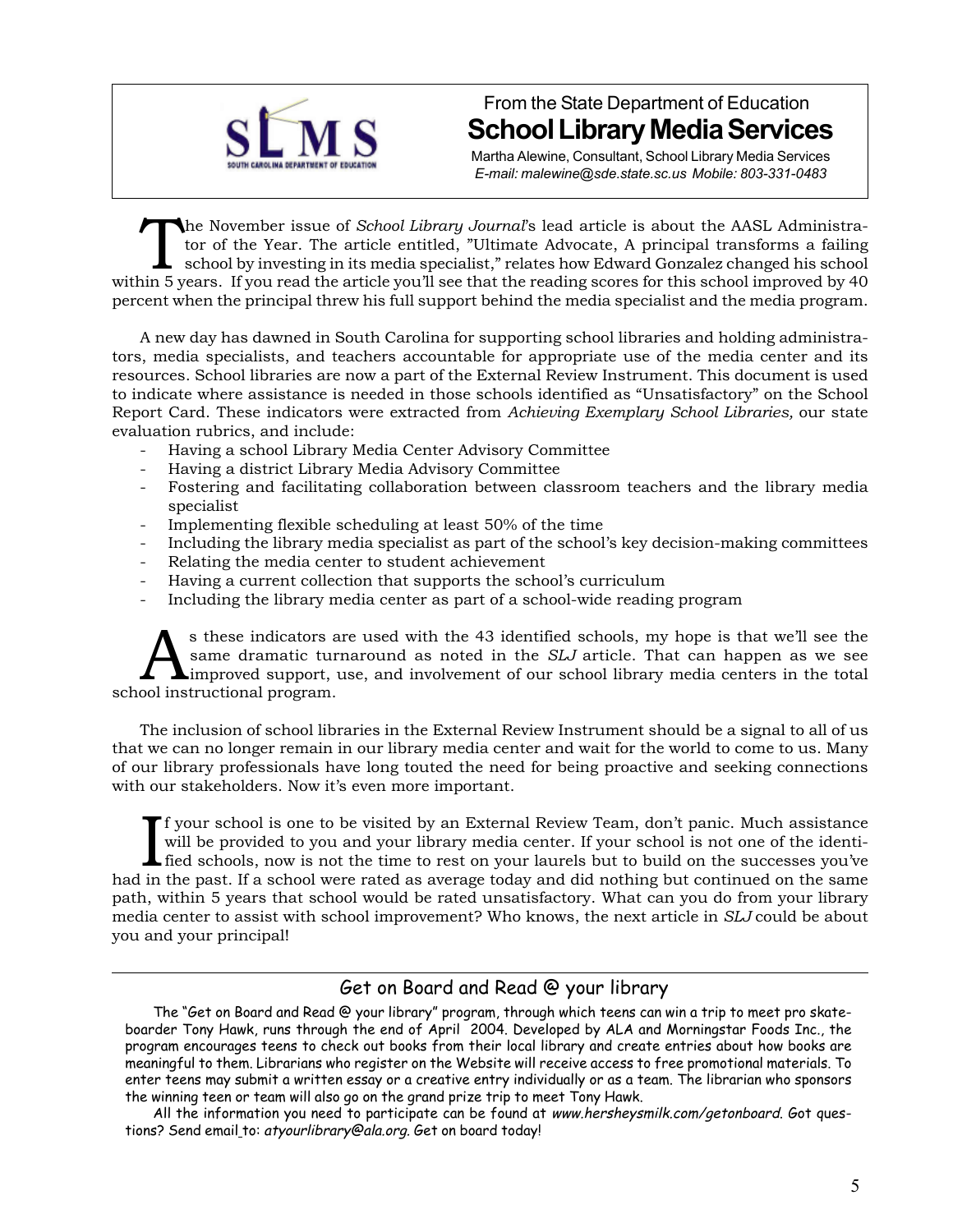# *Hanging by a Shoestring:*

Operating an LMC on Limited Resources Greta Flinn, Calhoun Falls High School (Grades 6-12), *mflinn@acsd.k12.sc.us*

**You know times are lean when your entire school does without tape for the last month and a half of school. Do you have any idea just how often you need tape? I didn't, but I do now. Across the board, the budget cuts have hit us all hard. With some educators and many support staff losing jobs or enduring lost wages via mandatory furloughs, you hate to complain too much about your LMC budget being frozen or cut. Arguably worse than the loss of funding is that loss of personnel, including library media assistants. The picture is rather grim, and it is so easy to get overwhelmed by the negative. Sometimes you feel that you're not just operating on a shoestring, you are hanging by one. I have never been the sort to take things sitting down, even things out of my control. Call it ADHD if you want to, but I am an action taker, even if sometimes it is the wrong action. The following are some suggestions that do work for operating a library media program in the current hard times.**

### ❖ **Translate fewer resources into more services.**

I have found that the fewer materials you have to offer, the more services you need to offer to balance things out. Foremost in my mind is the necessity of keeping the library media center and program an important component of school life. I don't ever want faculty and students to think I have nothing to offer. If I don't have print resources for them, I create a web bibliography of Internet links. I offer special programs on topics such as plagiarism throughout the year. I hone my storytelling skills and make the rounds for special occasions, such as telling spooky stories at the end of October. I book my services for assistance with technology integration and skills in the computer lab. If I don't have new books to book talk, I book talk those oldies but goodies to promote literacy. I try to listen to the needs and wants of faculty and students, and I conduct surveys focusing on services and programs and who really uses them. As an example, when the teachers wanted a book exchange set up for them, I found the space, and now they have one.

#### ❖ **Offer alternatives, not whining.**

Nobody likes a whiner. The squeaky wheel may get the grease but it gets no respect. When teachers come in and need materials we don't have, I am honest about our situation and offer to help them find ITV programs and websites that fit the bill. With enough notice, I am able to get materials on interlibrary loan from other schools in the district or check out materials from the public library to be kept on reserve in our library media center. Sometimes, I may have to tell a teacher I'll get back to them, but, with enough notice, I can almost always find a way to provide some resources. There is great danger in telling a teacher "We can't help you," and not offering an alternative. Teachers who hear this too many times no longer deem the library media center important or useful.

### ❖ **Get out there.**

I very unapologetically eat lunch every day. Because I don't have an assistant, I plan lunch around the classes I have scheduled. When class sign-up does not interfere, I have lunch at about the same time every day. This time is important for me to connect with my teachers and for them to see me as a person and as a colleague. I am on my school improvement committee and a slew of others. Yes, it is very time-consuming, but people know who you are and opportunities arise for lobbying for your program. Also, I have a library media advisory committee. One of my members actually lobbied successfully for money and a donation for the library media center. I wasn't even present at the meeting where this occurred! Having someone other than the library media specialist making the request really helped. Other ways to let your school community know that you are there include the proverbial newsletter, email updates, a website, faculty meetings, and the newspaper. I have also found one-page monthly reports to be a great way to keep school administration up on my program and have begun sending a newsletter, based on submissions from the library media specialists, to our district superintendent.

#### ❖ **Grab the freebies.**

I do a book fair every year. We are a very small school and rarely make enough money to make a profit except in books. We are so small that the bigger fairs won't even come to our school. So why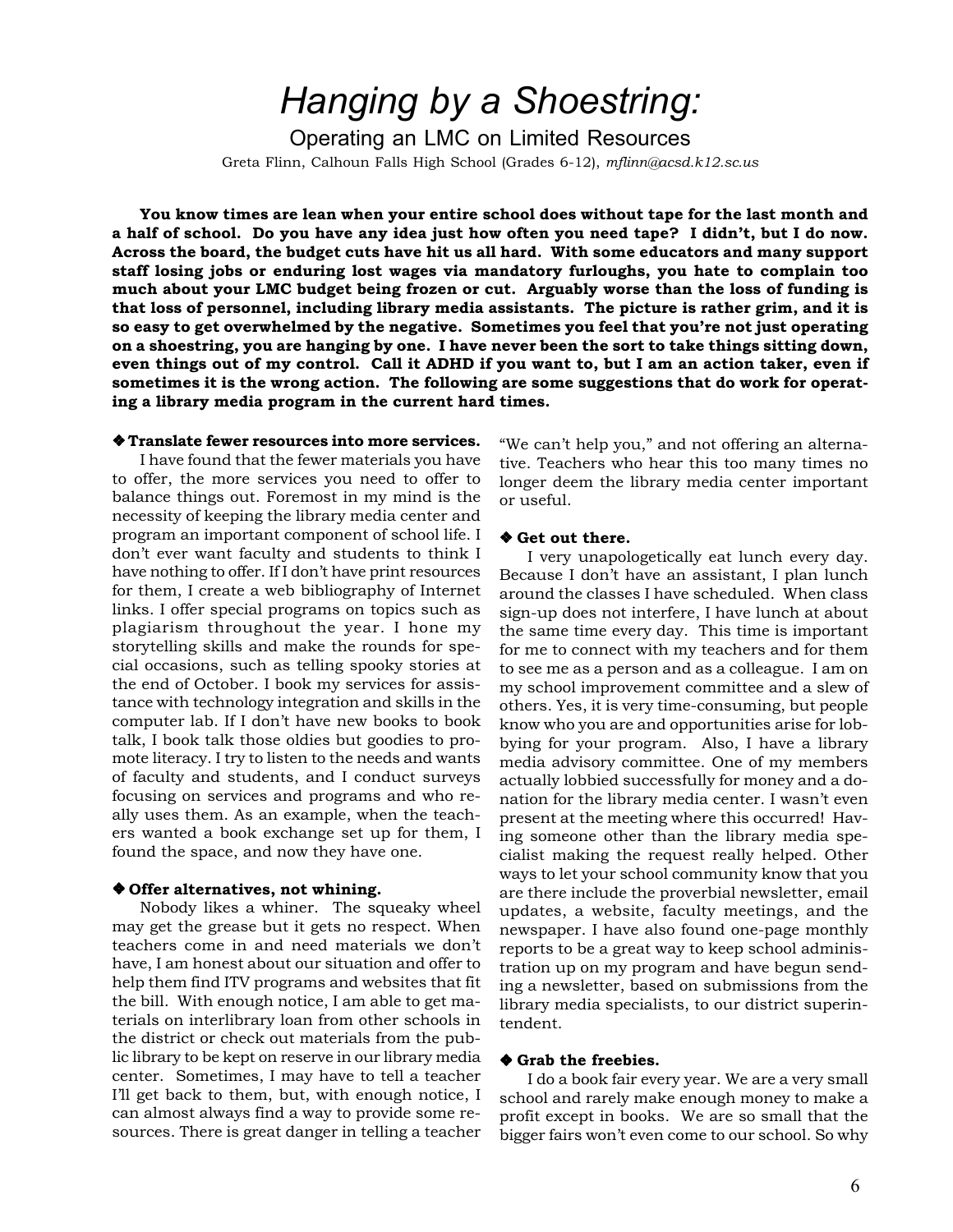do I contend with the trouble and aggravation of doing book fairs? The free books, of course. Most companies allow you so many books just for booking the fair every year. That equals books I didn't have before. I do Books Are Fun in the library media center office. All I have to do is clear the counter tops, set the stuff up on the counters, drop an email to my faculty, and collect the money. For every ten items purchased, the library media center gets one. The teachers love the merchandise, and I get free stuff. You can't do much better than that. I am always trolling for freebies. This summer *Teaching Tolerance* offered free kits complete with video. All you had to do was send in a letter on school letterhead signed by the principal. I couldn't type fast enough. Professional magazines like *Teaching Tolerance* and *T.H.E. Journal* will send their publications to your school free. I keep a wish list of materials for different purposes. You never know when a funding opportunity may arise or come to fruition. Often, if you don't move fast enough with a focused need, the opportunity dries up.

#### ❖ **Recruit help.**

I have always stuck by that "if you want it done right do it yourself" mantra. I have not had a lot of luck with student helpers in the past. Recent times have made me re-evaluate and forced a few lessons through my thick skull. It is an absolute fact that, when you are alone in the library media center, the job that seemed overwhelming at times when you had assistance suddenly seems completely impossible. This reality led me to quietly rethink using student helpers. I have since come to several realizations. You don't have to have helpers every day during a set time. What works best for me is to pull in students when I have specific projects to tackle. When making ID's for all the students in the school fell in my lap, our school resource officer suggested that his peer mentors could help. They were a blessing. Once I got the system set up, they ran it under my supervision so that I could do necessary things like meet with teachers, assist students, run to the restroom—you get the idea. It is possible to have student helpers without feeling guilty about taking them away from instructional time. Because I am at a high school, I am able to ask students to work during their study hall. I have also found that students in classes like Teacher Cadet and Pro Team are available for the asking. Frequently, teachers of these classes require their students to work as assistants as part of their service learning. Another great person to work with is your

special education teacher. School-to-work transitioning is part of their focus. These students can develop job skills for their portfolios by working in the library media center. I have found several students who help out tremendously with processing books and straightening the library media center. Play to your helpers' strengths. I have a parent who helps roughly an hour in the morning when she can. She is not comfortable at all with computers. So I don't ask her to use one. Instead, when she is here, she shelves books and runs the library store much better than I can. She is a whiz with handling money and really knows the students.

### ❖ **Back up what you ask for.**

It is not the time to push hard for money. There just isn't enough to go around right now. Does that mean you shouldn't ask for it? Of course not! But how you ask for money should change. Think carefully and critically about that "just gotta have it." Can you describe why you need to make a particular expenditure in terms of standards and student achievement in a concrete way that nonlibrary media people can understand? If so, lay it out on paper carefully, make sure your proposal is to the point and brief, and propose it. Since my budget was frozen I have been asking for funding for one specific project at a time carefully, describing how and when the purchased materials will be used. I have learned that, if I ask for one thing at a time for a specific purpose, I am likely to get it. If I present my laundry list, my request goes nowhere.

### ❖ **Say "thank you".**

If someone gives you something, make sure you send a written thank-you. And, in this case, late really is better than never—obvious, I know, but also easily forgotten. I can honestly say writing thank-you notes would never get done if I tried to do them piecemeal. I schedule thank-you letters as an administrative task for the month of May. Not only do I schedule this task, I make writing them a high priority. I keep a file folder with jotted down notes about who gave what, whether big or small, material or time. Formal thank-you notes are composed, signed, and mailed. I keep copies in another folder for my records. You'd be surprised by how many people have never been sent a thank-you for giving to schools and how delighted they are to receive one. Often receiving a thank-you has a direct impact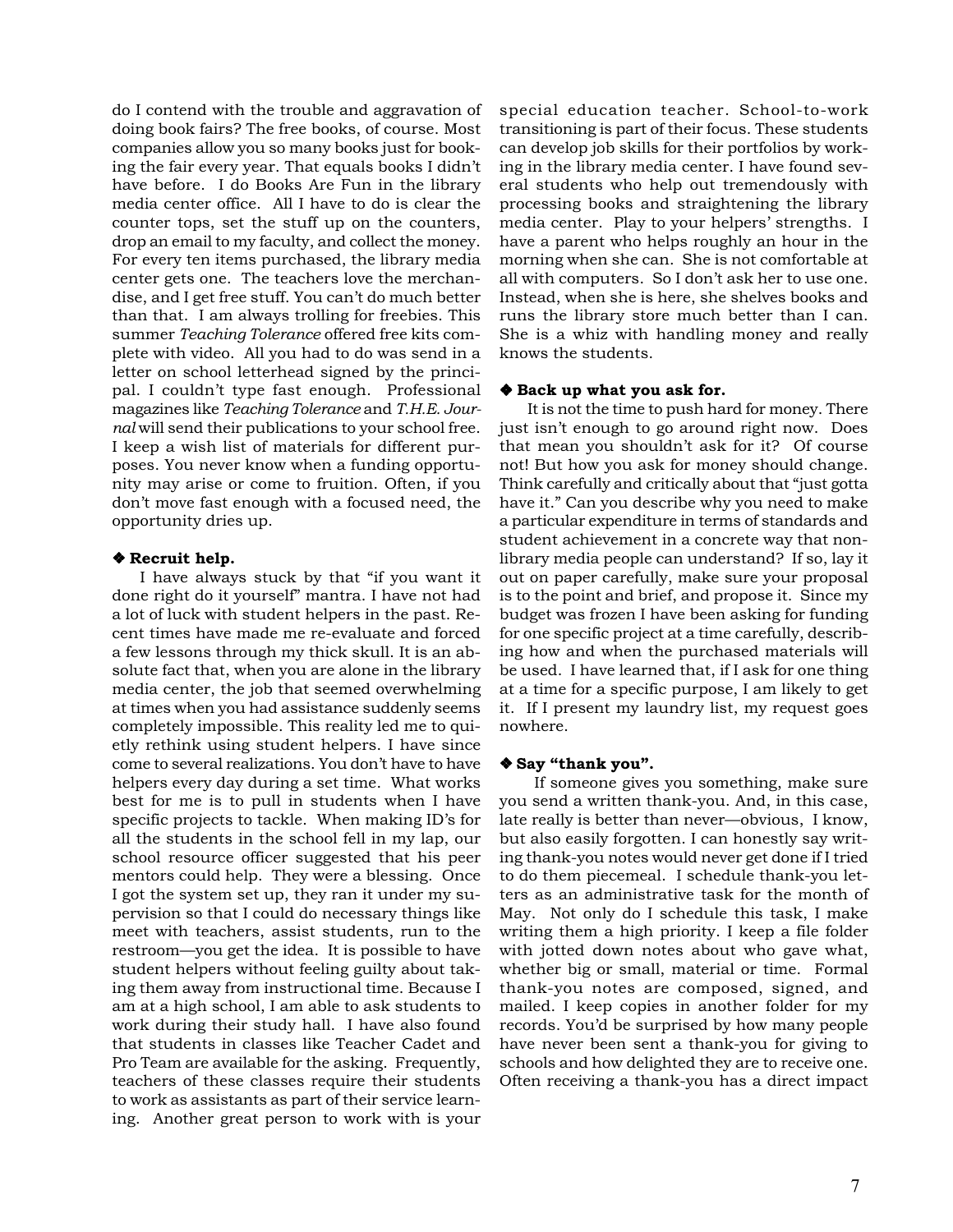on their willingness to give again. If at all possible, take a picture of the donation and send it in to the local paper with a caption or article. Talk up the donation. Donating to schools is good PR and I don't have any qualms about publicly acknowledging gifts. Our mayor found money to donate toward purchasing a new set of encyclopedias for our school. Those encyclopedias were sorely needed. I have made sure to give credit for his efforts to the students and faculty. If your donor wishes to remain anonymous, you can still snap a picture of students using the donation and send it to the newspaper. An anonymous donor graciously writes a check for the nominated SC Book Award titles I select to purchase every year. I make sure I get a picture of students voting or celebrating their participation and send it to the paper. I don't mention the donation at all, which is how the donor wants it, but the donor has stated each year truly enjoying the chance to see the program that check makes possible featured in the newspaper.

## ❖ **Look for the humor and stay positive.**

When you get to the point where you are either going to laugh or cry, choose laughter. My mother has a new favorite saying: "It came to pass." The point being, of course, that it came to *pass* not to *stay*. Earlier this year as I sat down with my head in my hands facing the ID machine (that had just malfunctioned for what seemed like the hundredth time in the middle of the biggest computer virus wave to ever hit our school), I tried to decide whether to cry or curse. I thought to myself, "It came to pass," and began laughing. The laughter was contagious, and everyone left the library with a smile, even though no ID's were made. Morale is low right now and not just in the library media center. If I see a funny I like, I post it in my office. I keep a warm fuzzy folder in both my file cabinet and my email. Not new suggestions, I know, but simple ones that really work. A joke box or joke spot on the board in the lounge is another tried and true idea. Laughter and a positive attitude may not erase our budget woes, but they surely make life more pleasant. After all, I can celebrate the fact that the shoestring is still intact, and I am still hanging onto my library media program.

# **Tools for Working with Library Interns**

Chuck Baker, Ridge View High, Columbia, *cbaker@rvh.richland2.org*

Working with library interns can be an excellent educational experience. The time and effort spent working with interns can be exponentially rewarded by the knowledge gained and partnerships established.

In preparation for working with interns, there are things a "mentoring" media specialist can do to have the right tools handy.

- Thoroughly **read** the requirements and activity directions as assigned by the intern's academic supervisor.
- Prepare network accounts and access for your intern's use.
- Inform the intern ahead of time of lunch arrangements (cafeteria, availability of refrigerator and microwave), time schedules, parking instructions, phone numbers and directions.
- Provide introductory PowerPoint presentation with staff photos and basic overview of your school.
- Make available your school's latest SACS report, Faculty/Staff Handbook, and Library Policy and Procedure Handbook for your intern to take home or access from your school's Web site.
- Provide documentation (flyers, brochures, etc.) of community and student programs that your media center offers.
- Take the initiative to establish clear, open communication with library interns and their university supervisor.

When working with interns, think of them as future coworkers. Provide them with ID cards that identify them as part of your staff. Introduce your interns at school and district meetings. Making your library interns part of your "team" will get your collaborative efforts off to a good start.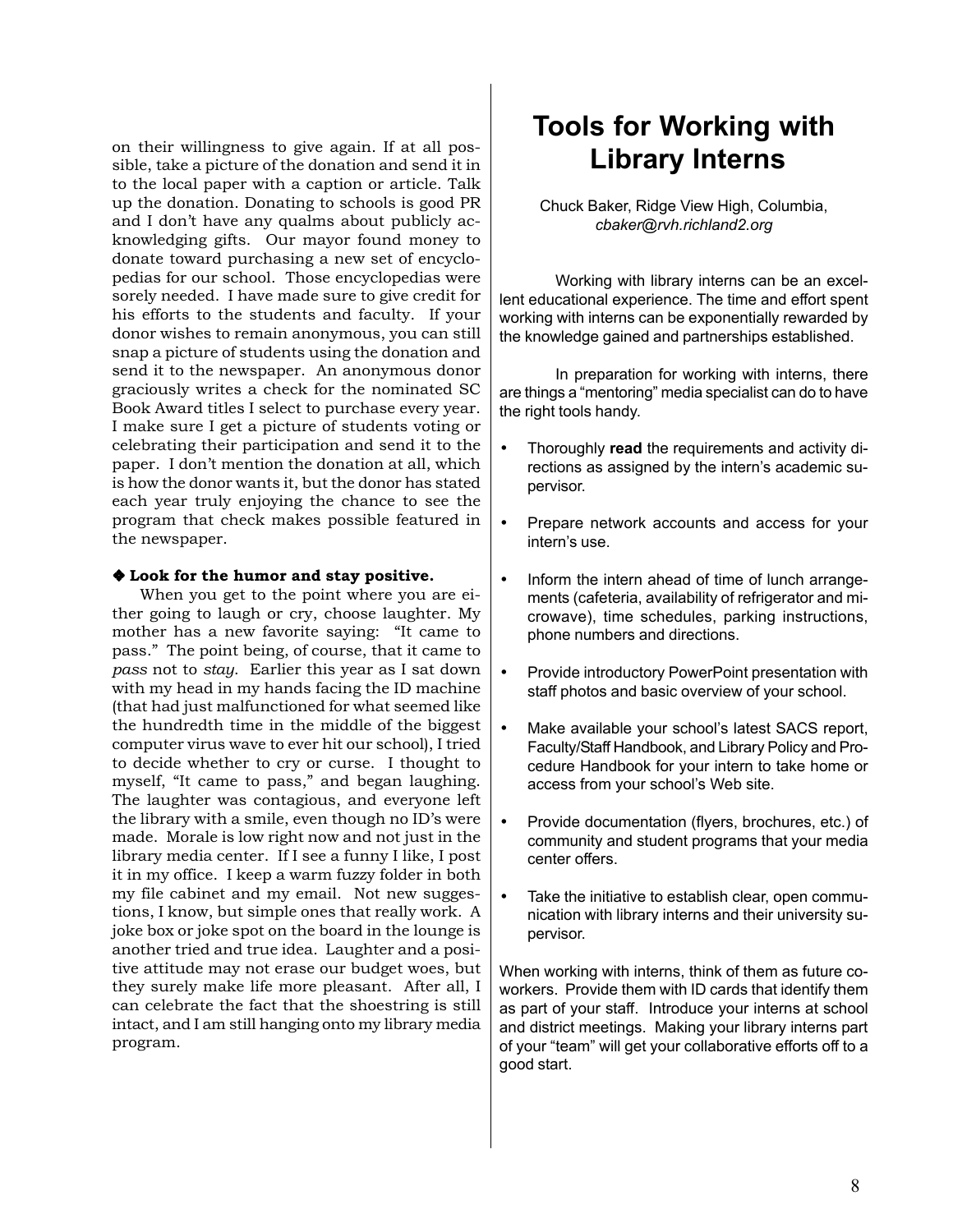# SCASL Honor Rolls



SCASL created the Honor Roll of Administrators and the Honor Roll of Paraprofessionals as a means of recognizing the efforts of special people who support our media center programs and thanking them for those efforts. Administrators can offer more than financial support. They encourage you, collaborate with you, and promote your programs. If this description fits your administrator, nominate him/her to the Honor Roll of Administrators in recognition of those efforts. Paraprofessionals are our constant support. They work tirelessly to complete the daily tasks required, shore us up when our spirits are flagging, and are ever-reliable. To thank your paraprofessional, send in a nomination to the Honor Roll of Paraprofessionals. These nominations are public expressions of your appreciation. Recognition will include listing in the Media Center Messenger and the conference program. Nominees also receive a certificate of merit, and a letter of commendation to be sent to their supervisor, superintendent or school board. This program is ongoing throughout the school year and nominations may be sent in at any time. The December deadline makes sure names are in the conference program.

## Honor Roll of Administrators

To submit a nomination to the Honor Roll of Administrators, please include the following in your application:

- Your name, position, and address
- Name of nominee and position
- Name and address of school
- Names and addresses of superintendent and chairperson of the school board

On a separate sheet please include the following:

- Description of the activity for which nomination is being made
- One or two sentences for publication purposes summarizing the reason for nomination
- Verification: e.g., agendas, programs, photos, clippings, letters of commendation, etc.

# Honor Roll of Paraprofessionals

To submit a nomination to the Honor Roll of Paraprofessionals, please include the following in your application:

- Your name, position, and address
- Name of nominee and position including number of years at current position
- Name and address of school
- Name of supervisor or media specialist and principal

On a separate sheet, please include the following:

- a short description or tabular list summarizing the reasons for the nomination (consider responsibilities, work habits, strengths, and interaction with media patrons)
- At least one letter of recommendation from someone other than the person making the nomination (example a teacher/principal/media patron/etc.)

**To ensure that nominees' names are included in the conference program, send the completed nominations no later than December 5, 2003 to**

**Tambra Pingle, Public Awareness Chair, 111 Garden Drive, Columbia, SC 29204**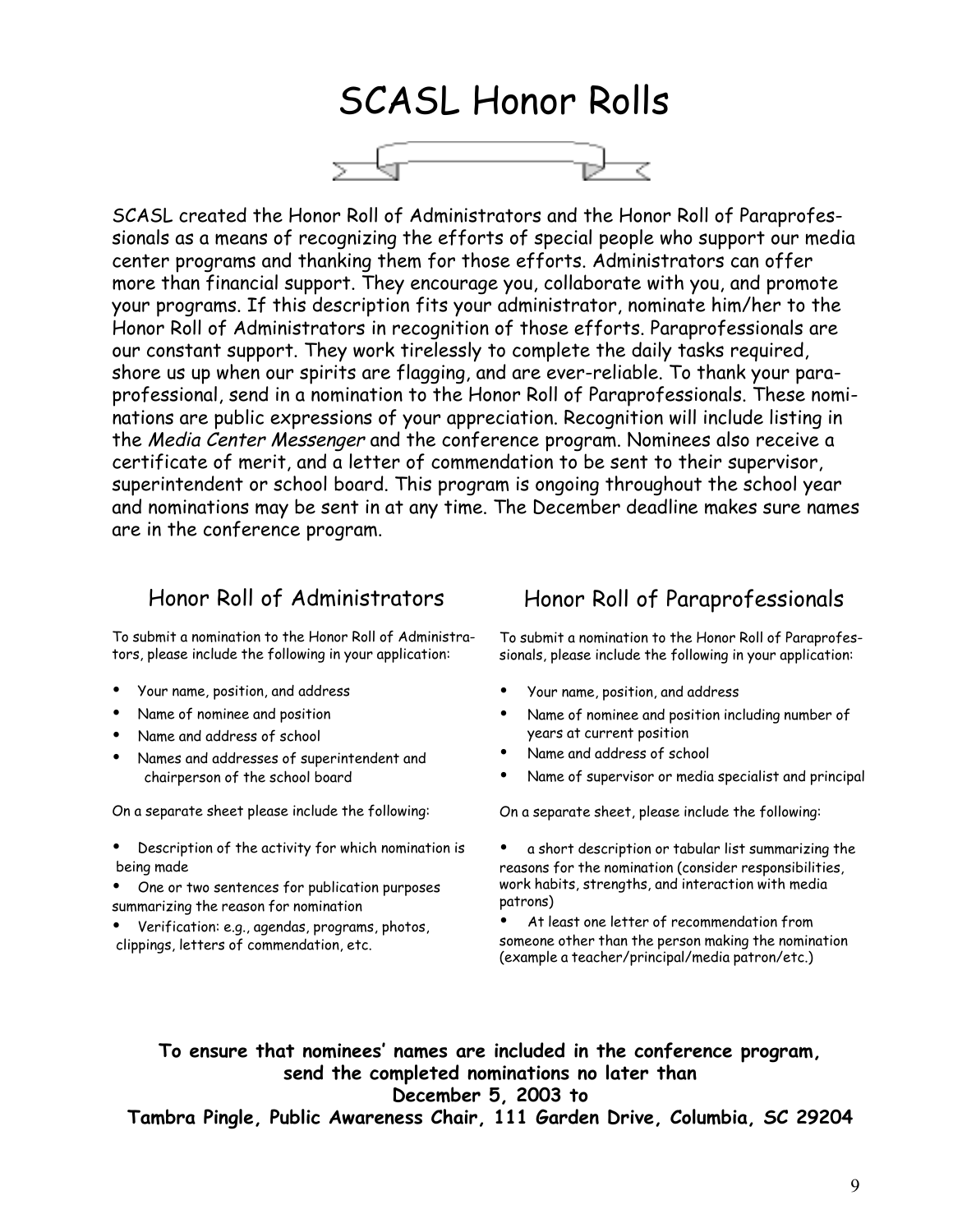# **SCASL AWARDS**

SCASL recognizes excellence in service to our students, in our schools, and to our profession by sponsoring the following awards: Media Specialist of the Year, Administrator of the Year, Distinguished Service Award, Media Paraprofessional Award**,** and the Nancy Jane Day Scholarship.

Applications for these awards will be accepted until December 5, 2003.

Find complete application information at *www.scasl.net* under the link for Professional Awards or contact Judy Parham, Awards Chair at *parhamjs@spart5.k12.sc.us. Consider nominating someone now!*

# **Media Specialist**

This once-in-a-lifetime award, first given in 1986, honors a full-time school library media specialist who has made an outstanding contribution to school library media service in South Carolina. Nominees are judged on the basis of exemplary quality library media programs and active membership in SCASL and related organizations and may be nominated by an administrator, teacher, or another media specialist.

# **Distinguished Service Award**

The Distinguished Service Award was first given in 1990 and was established to recognize an individual or organization for contributions to SCASL and/or school library media programs throughout South Carolina. Because its emphasis is on service at the state level, an author, illustrator, educator, media specialist, business or organization may be nominated.

# **of the Year SCASL Media Specialists of the Year**

1985-86 Edna Bedenbaugh, Lexington Elementary 1986-87 Barbara Grinter, Cowpens Elementary 1987-88 Barbara Clancy, Lonnie B. Nelson Elementary 1988-89 Lawren Hammond, Paul Knox Middle School 1989-90 Bette Anne Smith, Royall Elementary 1990-91 Melinda Hare, H. E. Corley Elementary 1991-92 Cecile Dorr, Laurel Bay School #2 1992-93 Dorothy H. Pittman, Greenville High School 1993-94 Vonnie Smith, Hannah-Pamplico High School 1994-95 Louise Smith, Eau Claire High School 1995-96 Nitsa Demos, Orange Grove Elementary 1996-97 Phyllis Mays, Code Elementary 1997-98 Suzanne Baxley, Brooklyn Springs Elementary 1998-99 Betty Teague, Blythe Academy 1999-00 Anne B. Hood, Johnakin Middle School 2000-01 Deborah Ford, Charles Pinckney Elementary 2001-02 Judith Parham, James F. Byrnes High School 2002-03 Dr. Sandra McClendon, Parker Academy

## **SCASL Distinguished Service Award Recipients**

1990-91 Co-winners: Dr. Ann T. White, Elizabeth Godfrey 1991-92 Peggy Hanna 1992-93 Jane McGregor 1993-94 Laura Jackson 1994-95 Frances O'Neal 1995-96 Linda Bartone 1996-97 Drucie Raines 1997-98 Diane Ervin 1998-99 Anne Shaver 1999-2000 Not awarded 2000-01 Pamela Pritchett Lackey 2001-02 Not awarded 2002-03 Dr. Dan Barron

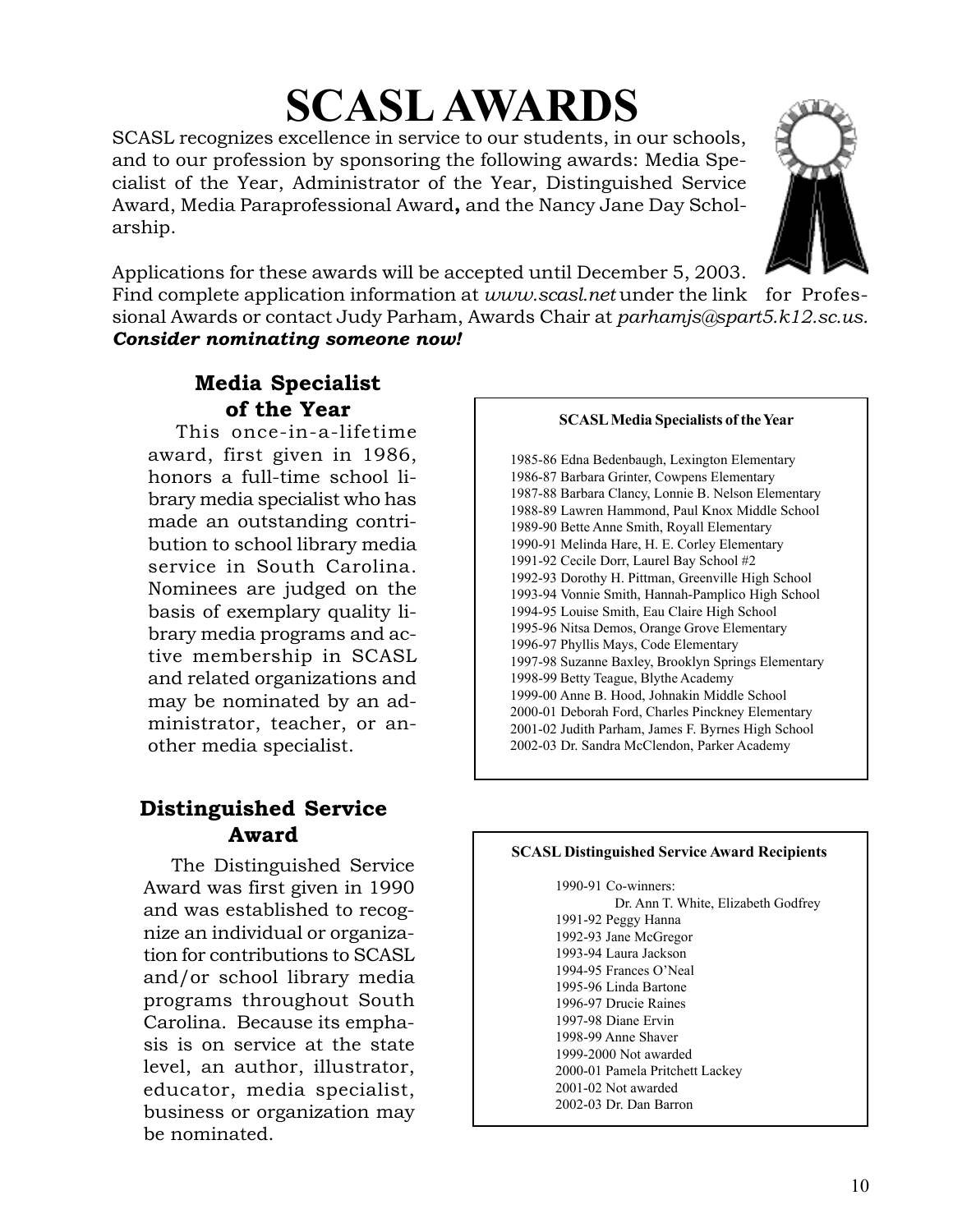## **Administrator of the Year**

Given for the first time in 1979, this award recognizes the responsible and influential role of the school administrator and his/her support of school library media centers. School principals, superintendents, directors of instruction, and other state, county or district administrators who have made unique and sustained contributions toward furthering the role of the library media center and its development in elementary and/or secondary education are honored at the annual SCASL conference.

### **SCASL Administrators of the Year**

1979-80 Dr. James A. Buie, Superintendent, Spartanburg 3 1980-81 Not awarded 1981-82 Chester A. Ray, Principal, Belleville MS 1982-83 Warren Richard Garrett, Jr. Asst. Principal Socastee HS 1983-84 Not awarded 1984-85 Dr. Bobby Nalley, Principal, Loris HS 1985-86 Glenn Wright, Principal, Gateway Elementary 1986-87 Joel West, Dir. of Elem. Ed., Rock Hill 3 1987-88 Dr. Mary L. Beach, Assoc. Supt. for C&I, Richland 1 1988-89 Jean Murray, Principal, Buist Academy 1989-90 Dennis Cox, Dir. of Spec. Projects, Berkeley Co. 1990-91 Julie Smith, Principal, Royall Elementary 1991-92 Dr. Michael McKenzie, Superintendent, Greenwood 50 1992-93 Patrick Hanks, Tech. Coord., Lexington 1 1993-94 Dr. Thomas E. Truitt, Superintendent, Florence Dist. 1 1994-95 Dr. Barbara Neilson, State Dept. of Education 1995-96 Robert Sullivan, Principal, Hannah-Pamplico HS 1996-97 Kathleen G. Harris, Principal, Belle Hall Elementary 1997-98 Diane Driggers, Berkeley County 1998-99 Dr. E. Eugene Sires, Principal, Summerville Elementary 1999-00 Dr. Ray Wilson, Supt., Ware Shoals, Greenwood 51 2000-01 Barbara Parrish, Asst. Supt. Elem. Services, Clover 2 2001-02 Lillie Lewis, Principal, Parker Academy 2002-03 Dr. William Harner, Supt., Greenville County

## **Nancy Jane Day Scholarship**

This scholarship was created to honor Nancy Jane Day, Supervisor of Library Services for the South Carolina Department of Education for 24 years, and is awarded to an SCASL member to reimburse the cost of college courses taken to improve job performance or for graduate credit toward a degree in Library and Information Science.

#### **Nancy Jane Day Scholarship Recipients**

1988-89 Anita Davidson 1989-90 Rebecca Harper DeFoor 1990-91 Elizabeth B. Lee & Marsha G. Stewart 1991-92 Catherine Kip Odom 1992-93 Patricia R. Jones 1993-94 Harriet L. Kicker 1994-95 Jennifer E. Johnson 1995-96 D'Etta Broam 1996-97 Not awarded 1997-98 Marilyn Makowski 1998-99 Michelle Goings 1999-00 Lee Padgett 2000-01 Jason Goings 2001-02 Not awarded

## **Media Paraprofessional Award**

The purpose of this award is to recognize the exemplary performance of a paraprofessional who directly supports the media profession, whether at the building or the district level. Applications for this award will be accepted for the first time this year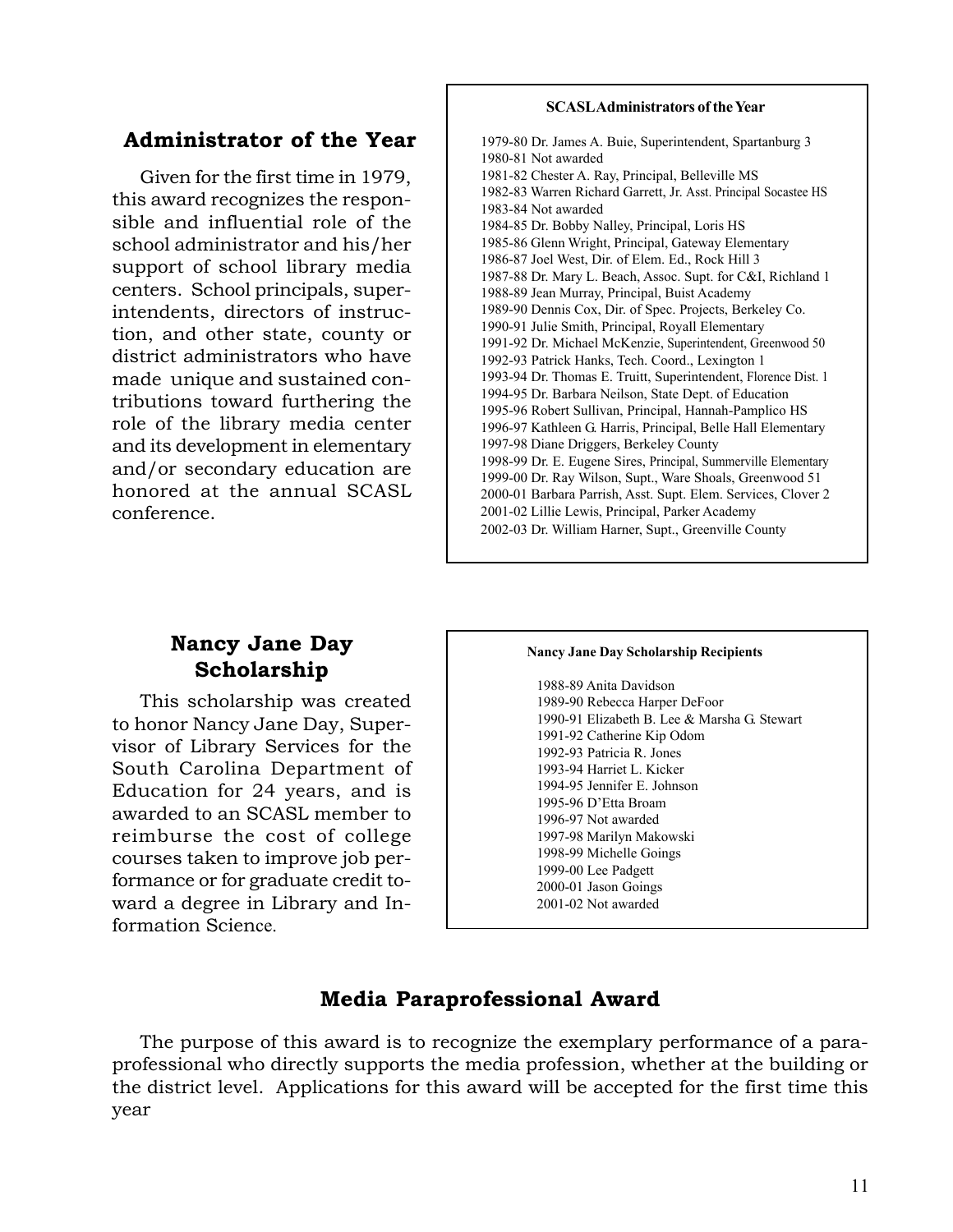# **The Silent School Librarian Shall Perish!**

Dr. Sandra McLendon, Parker Academy, Greenville, *smclendon@yahoo.com*

The silent school librarian shall perish!<br>This is indeed an ominous statement.<br>After all, the Southern Association of This is indeed an ominous statement. After all, the Southern Association of Schools and Colleges and the State Department of Education have requirements that school libraries must have a certified school librarian on staff. This is true! However, in the past 3 years in South Carolina, there have been massive budget cuts that have dramatically affected the educational environment. District superintendents and school boards are frantically searching for ways and means with reduced funds to offer education to meet the No Child Left Behind mandates and the demands from the State Department so they will not be labeled *Unsatisfactory.* Programs are being examined and reexamined for their worth and value to the school and to the students. If the silent librarian remains silent and does not extol the value of the program and the position, then the position could be lost. Librarians have to "better articulate your instructional role …to convince education's various stakeholders—administrators, teachers, parents, and students of your integral value to student learning." (SLJ, 9/1/2003)

Librarians/media specialists are often the worst ones to ask to market themselves. By nature, librarians are service oriented individuals who do not thrust themselves into the limelight. They are more comfortable on the sidelines cheering on the students and teachers rather than advancing the good works of the library staff and the library program. We wholeheartedly applaud other librarians who shine in the public relations and even share their points of view. But we are too busy or too overworked or too modest or too meek to become involved in marketing our program. Nevertheless, unless we do become involved in marketing the program and the integral worth of the school librarian/media specialist, the silent librarian will perish.

ow can we accomplish this rather lofty concept? We are not public relations **L** experts: we are educators. Exactly; but we can be more forceful in the advocacy of the school library.

Dr. Sandra McLendon was SCASL's Media <sup>effort should be applauded!</sup> Specialist of the Year, 2002-2003.

**ENVISION—**The library/media center must have a vision, and I am not talking about a vision that is isolated from the district's mission or the school's mission. We seek to extend the school library's program to enhance the school's program. A strong and vibrant media program will benefit the students' academic achievement. "Where there is no vision, the people perish." (Proverbs 6:2) To paraphrase this verse, where there is no vision, the libraries perish. Involve your teachers, administration, students, and parents in formulating the library's mission. If the district's goals are to improve student achievement, to nurture a professional staff, and to involve parents, then endorse those same goals in the library. Then publicize those goals to all the stakeholders in the school. Place the mission on your Web page and publish it in your newsletter.

**ENERGIZE—**The library program should be energized and rejuvenated by the adoption of the mission statement and the subsequent new goals. Many times with budget cuts and reduced allocation this seems to be a daunting task. This is when you work with your library/ media center committee to seek funding through grants or innovative and creative ideas. Write grants! Work with teachers to write grants! Help administrators to write grants! Seek equipment rather than money! Network with businesses and government agencies! Ask for donations! I know! You do not have time to do all of this. Yet, you must in order to survive. At my former school, we all wrote grants—teachers, administrators, me—and we received over \$700,000 in grants in a 3-year period. Yes, it can be done, but it is a team effort. Work with your principals, superintendents, and school boards. In the past 2 years, Dr. William Harner, the superintendent of Greenville County Schools, and the Board of Trustees valued the importance of the school libraries to student achievement so much that they committed over 2 million dollars for purchasing books to create "World Class Libraries." The media specialists communicated the conditions of these books to the superintendent and the board. They did not believe that students could learn effectively with outdated and worn library books. That type of team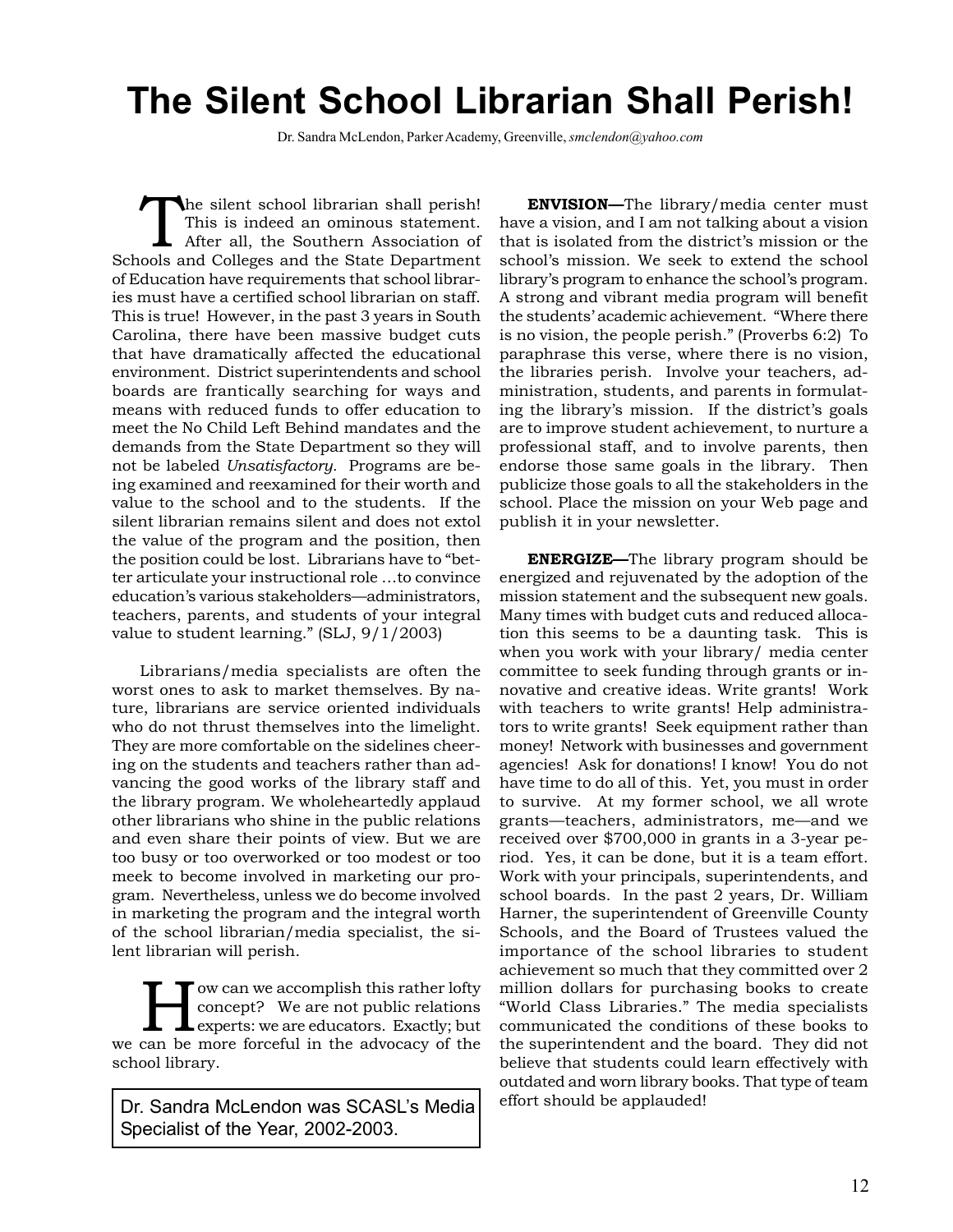The librarian can also be creative with programs. Work collaboratively with the teachers. Move around in your school and visit the classrooms to work with the teachers. The library itself should not become a comfortable refuge, but it should always be a welcoming area for the stakeholder. Volunteer to serve on committees where your hard work and efforts will be visible to both teachers and administrators. (Hartzel, Gary, "The Invisible Librarian", 1997)

Solicit assistance from parents who can contribute to your program. Many times parents are just waiting to be asked to contribute because they do not want to be considered forward or intrusive.

When you have all the programs in place, do not be subtle in advertising yourself and the library.

**EXCHANGE**—When the goals are adopted and programs are developed, share them with the world. Share your programs with the faculty, students, and parents. Send out FYI's to them on Internet sites, new materials, and the latest procedures. Share information either through the listserv, the school and parent newsletters, and faculty or department meetings. Develop mini-lessons to use for professional development during team or department meetings. Do not forget to use the latest technology to share your celebrations. In the Greenville School District, our Media Services Coordinator, Robbie Van Pelt, is constantly celebrating the media specialists' victories and triumphs through email. Use email to celebrate your victories in the media center. Develop a robust school library web page. If you are not a web master, make friends with someone who is.

 Also, celebrate special occasions in the media center. Invite the art, music, writing and drama teachers to participate. Have students showcase their talents by displaying their artwork, performing the music and the plays, and reading their original compositions. Invite parents, administrators, and legislators to these celebrations. "Feed them, and they will come." (Siess, Judith, The Visible Librarian, 2003) Remember to invite the local newspapers and television stations to cover the events.

These ideas celebrate the victories on a local level in the schools. Move outward by sharing your ideas and triumphs with educators other than media specialists. Present these projects and ideas at state and national conferences. Submit articles

to state and national journals because this will present your initiatives to educators beyond the local or district level. At first, you might want to co-author the article with another teacher or an administrator. But first determine what has been successful and what needs to be tweaked in your program.

**EVALUATE**—What educator is not aware of the importance of evaluation in teaching today. Assessment of what is successful and what is not is an ongoing process. Evaluation is an ongoing process where the library/media committee works with you to continuously evaluate and refine the program. Agree on the programs that support the goals. Determine your successes that should be advertised and shared. Examine the disappointments and either modify them or abandon them. In the classrooms, teachers are constantly evaluating, modifying, adjusting. The school librarian has to follow the same procedures to survive. Evaluate the program, the collection, and the personnel. What else can be done to create successful libraries? How can these successes be communicated well to the stakeholders?

School librarians/media specialists are vital to the education communities. "It is time to take off our cloak of invisibility, timidity, complacency, and modesty and reveal ourselves to the world as we really are and can be." (Siess, Judith, The Visible Librarian, 2003)

### **Bibliography**

Hartzel, Gary, "The Invisible Librarian," Teacher Librarian: The Journal for School Library, 1997.

Editorial, The School Library Journal, 9/1/2003.

Siess, Judith, The Visible Librarian, The American Library Association, 2003.

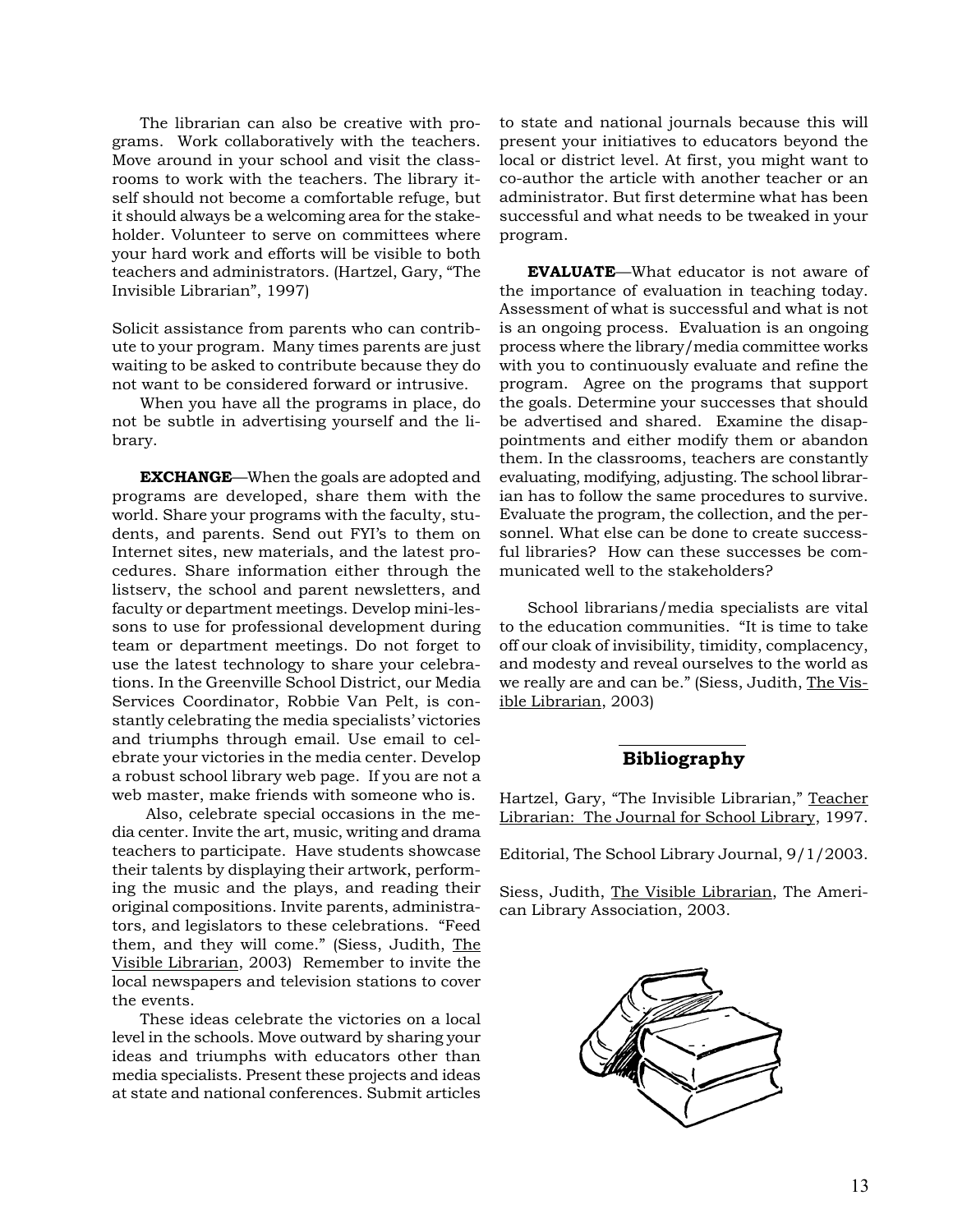# **Emerald High School in Africa!**

**Emerald High School Library has an Extension in Malawi, Africa**

Jackie Ridings, Emerald High, ridingsj@greenwood.net Virginia J. Pulver, vjpulver@earthlink.net



Malawi is land locked, bordered by Tanzania, Zambia, & Mozambique. At its widest point it's only about 100 miles wide & about 525 miles long. The country is about the size of Pennsylvania or Cuba. About 10 million people live here.

The late Caleb Jeremiah Pulver, of Phoenix, Arizona, was recently honored at an unusual library dedication ceremony that took place in a mountain village in northern Malawi, Africa. Students and

staff of Emerald High School in Greenwood, South Carolina, contributed money and books as a memorial to the son of two local teachers, Mark and Virginia Pulver. The donations were used to construct and stock a badly needed library in an isolated region of a third world country in southeast Africa. The project became a reality last May, and now students in Malawi are checking out books from The Emerald Library, founded to honor Caleb J. Pulver.

"We had no idea they would name the library after the Emerald High School Library," said Mark Pulver, father of the young man whose death initi-

ated this wonderful project. Mark Pulver teaches TV production and troubleshoots computer problems at Emerald High School. His wife, Virginia Pulver, is a retired Air Force Master Sergeant who taught Air Force Junior ROTC classes at the same high school where her husband works.

"This is a wonderful memorial for our son. Caleb was an avid reader and I know he would love to see a library established in this village," says Virginia Pulver. In 2001, Mark and Virginia Pulver traveled to Malawi to visit her brother, Byron Mawingo Jeys. That visit changed the Pulver's lives and they shared their experiences with the students at Emerald High.

"We have no idea what abundance we have here in America. I want to share what we experienced and find a way to make life better for the people who live in Malawi. Our students and coworkers have heard us talk about Malawi often. I was so gratified to learn the students and our co-workers had undertaken this wonderful project to honor our son with a library," said Virginia Pulver. She continued, "I believe we really can change the world through reading!"

When the Pulver's 26-year-old son died in a motorcycle accident shortly after his 26th birthday in February 2002, the students and staff at Emerald High wanted to pay a special tribute to the young

man's memory. Jacqueline Ridings, library media specialist, who knew of the Pulver's desire to help the children in Malawi, suggested the idea of sending books to Christina Callison, SGA President and a student in television production. Through her leadership, several clubs joined in and the idea became a reality. Using the broadcast skills she learned in Mr. Pulver's class to promote the collecting of books for this third-world country, Christina and other student leaders amassed several hundred pounds of books and the money to ship them in a short period of time.

The Emerald Library: Malawi Extension is housed at Nyika Progressive Secondary in the Rumphi District. The Emerald High students collected books, sorted them, packed boxes and mailed over



Mark Pulver loading books from Emerald High School for Malawi into Caleb's Jeep (Nov 2002).

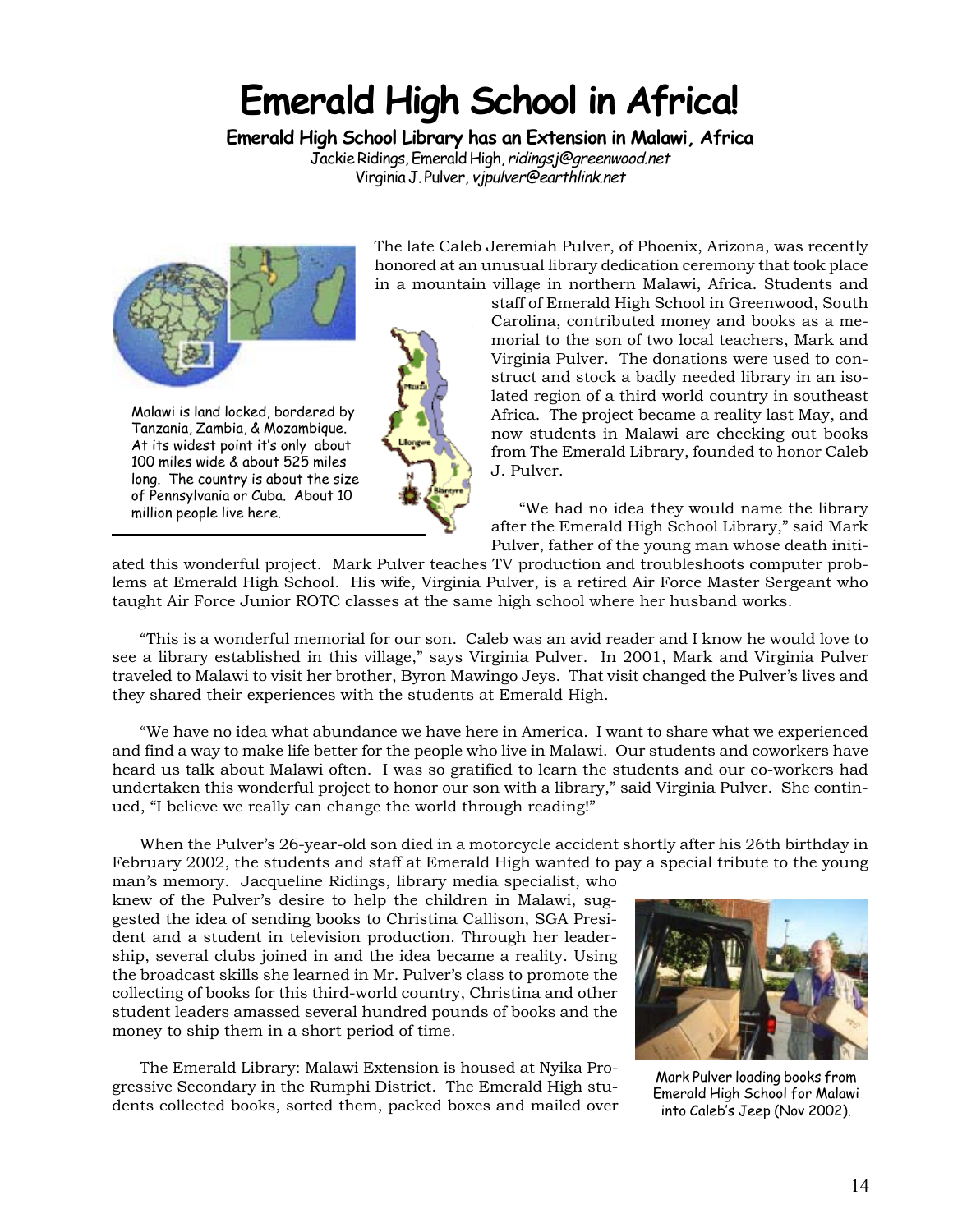300 pounds of assorted books. The books, shipped M-Mail rate *(Media Mail rate used for books.*), left the Greenwood Post Office in late Fall 2002. They finally reached their destination in May 2003.

During the dedication ceremony, tribal leaders and headmen gave speeches and made remarks in the tradition of Malawian culture. There was singing and a celebration followed the dedication ceremony. When the library opened its doors, the books flew off the shelves.



Brother Byron at the station.

"The books we received …have helped us open a small library for our school. Pupils have already started reading them and their …English has started changing for the better," said M.A. Chidumba Mkandawire, Principal of Nyika Progressive Secondary School.

The pioneer school is a small facility in the Northern Region of Malawi in Rumphi District. This is such an isolated area of the country that public bus transportation is even suspended during rainy season. Most of the students come from rural villages in the mountains and have never been exposed to conveniences such as running water or electricity.

Public education is new to Malawi. 1994 marks the first year young people could expect to attend school. Prior to that, only the elite or wealthy could provide educational opportunities for their children. Schools had to be built, teachers acquired and many other expenses mounted. Libraries and books are still a dream in many schools throughout the country.

"We help those pupils who have failed to get selected to Government Secondary Schools. We are thankful for the friendship you have cultivated with this school. Any assistance students of Emerald will offer to this school in future will highly be appreciated," says M.A. Chidumba Mkandawire, headmaster of the school where the library is located.

Upon arrival in Malawi, Virginia Pulver's brother, Byron Mawingo Jeys, distributed the books. He is the Village Headman in an African village and is known locally by the tribal name 'Mawingo,' He was born and raised in a small town in Iowa. After receiving a B.A. and M.Ed., Jeys taught school and worked in programs for the handicapped in Minnesota, California, New Hampshire, and Ohio. In 1985, he went to Malawi to set up a United Nations funded national program of vocational rehabilitation. Later he helped launch a private boys' secondary school. In 1990 Jeys opened a thousand-acre coffee farm on a 5000-foot plateau on an escarpment overlooking Lake Malawi. Soon other people settled around him and a village was born. Jeys became the Chief: Village Headman Mawingomara. In his new position, he has continued to encourage and facilitate growth in the region.

"Normally, the position of a Village Headman is passed from father to son" said G.V.H Nkhalukali, "but Bwana Mawingomara became headman because of his abilities and because he was the first to settle in that part of the township. He has built a mill, a store, a school, a church, and many roads. He really works for the community."

Mawingo said the villagers and students made the bricks to build the library. They also constructed shelves to house the books. Money was needed to buy cement. According to Mawingo, the library will make it easier for children in school to prepare for higher education.

"In the past, students studied literature as part of their curriculum, but they had no books. When they studied *The Diary of Anne Frank*, teachers wrote notes and quotes on primitive chalk boards. Students did not have copies



Malawi women with their children.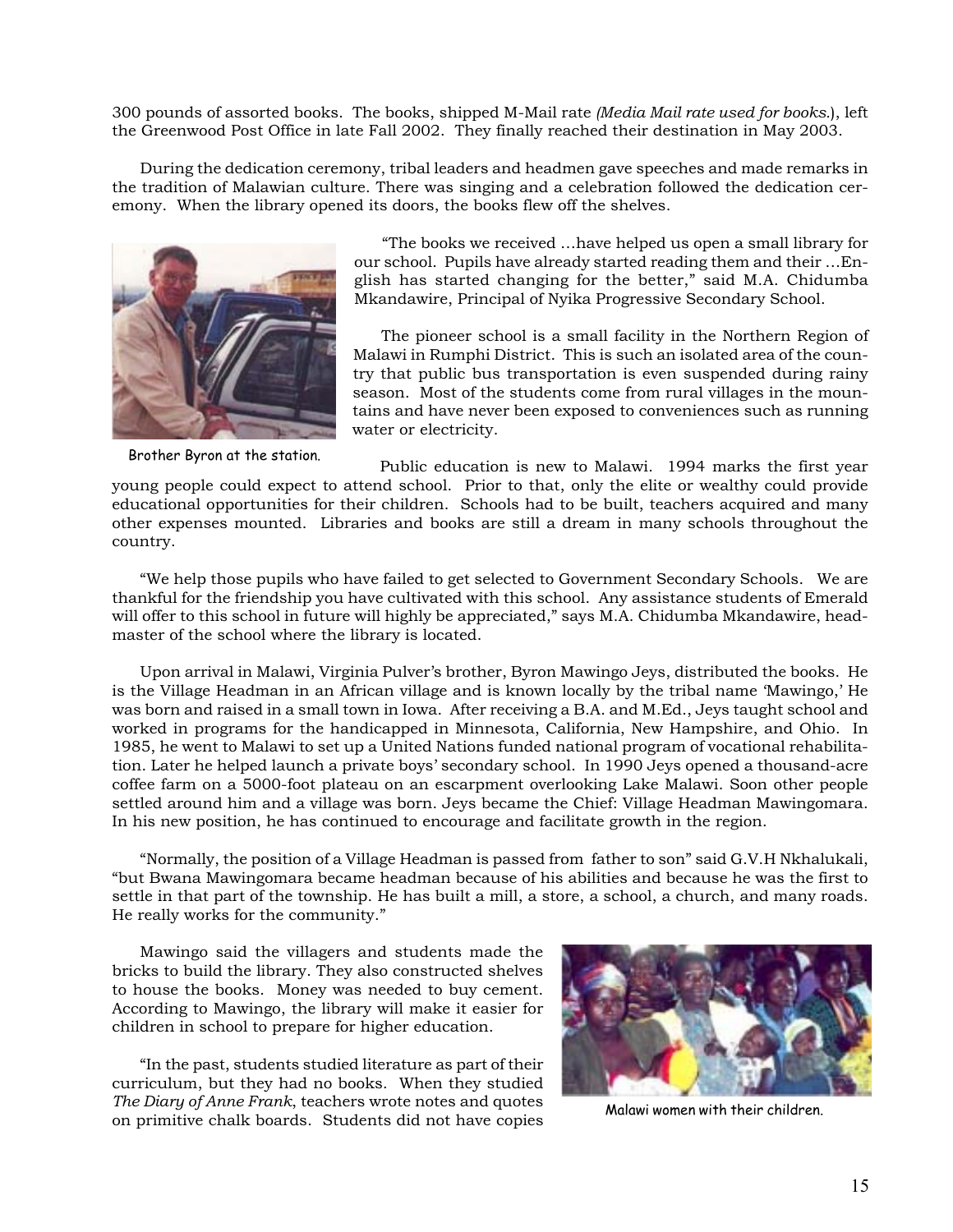

Carrying fruit to market.

of the book to study. This book is part of the national exam they must pass so it is significant that they now can actually read the book," states Virginia Pulver.

"In my brother's last letter, he says all the books have been checked out of the library and there is a waiting list upon their return! Imagine an American high school library having such a run on books! Not likely!" quips Virginia Pulver.

"We hope we can sustain a flow of books to this library now that it is established. We have made a good start, but we owe them some follow-up now. I would like to see another shipment go out this fall," says Mark Pulver.

Mr. Pulver hopes to sponsor a school "Book and a Buck" event where individuals will be asked to donate an appropriate book (new or gently used) and a dollar. The money will be used to defray the cost of shipment to the students at this remote school.

"Our son would be so pleased with this project. Let's keep the ball rolling and send some more books," says Mark Pulver.

*Note:* The Pulver's travel journal is now online and you can access the story of their trip. Check it out at *http://home.earthlink.net/~vjpulver/Malawi\_files/Malawi\_files/frame.htm.* You might note that Virginia Pulver is available and willing to visit schools to talk about the country of Malawi. For more information, contact her at *vjpulver@earthlink.net*

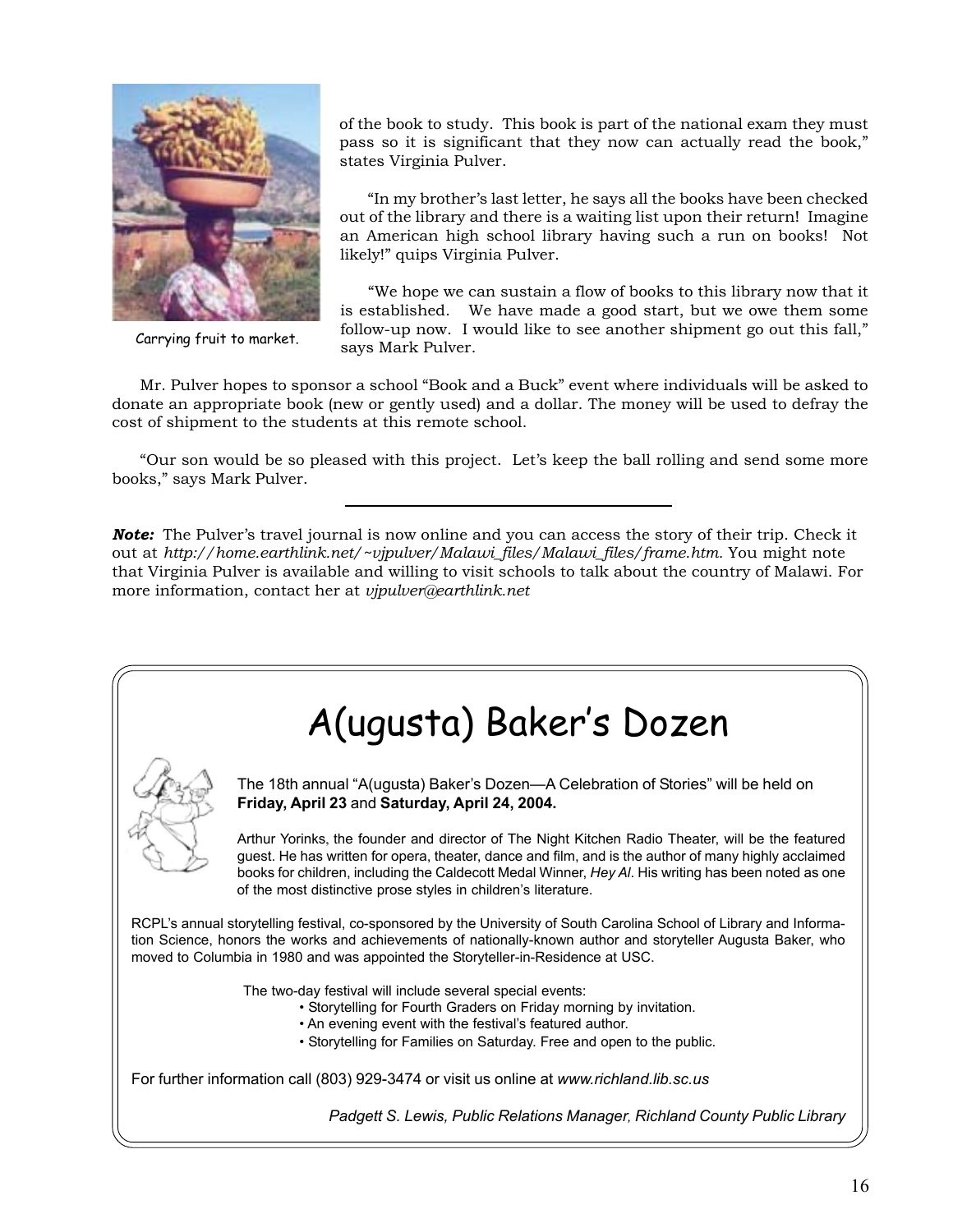# **Book Award News**

Patty Tucker, Book Awards Chair, ptucker@sc.rr.com

It's official – there will be a fourth SCASL book award! The eagerly awaited South Carolina Picture Book Award has become a reality. The first nominee list will be ready for the school year 2005-2006. You may wonder why we won't have a list next year. Well, a planning committee is meeting this year to decide criteria and the logo for the award, as well as submitting consideration titles. The first nominee list will be determined by the "official" picture book award committee which will begin meeting in May, 2004.

**Two Important Reminders:**

# *Votes are due March 12, 2004!*

**You may send your tallies either by email or by regular mail. Envelopes must be postmarked March 12, 2004 or earlier. Late votes will not be accepted. Email votes must be received by midnight on March 12, 2004. Late email votes will not be accepted. Tally sheets are located on the SCASL website** *www.scasl.net* **under Book Awards. Please send your votes as follows to:**

## **Children's Book Award:**

Susannah Hogan, 30 North Avondale Dr., Greenville, SC 29609. Email: *shogan35@aol.com*

## **Junior Book Award:**

Samantha McManus, John Ford Middle School, 304 Agnes St., PO Box 287, St. Matthews, SC 29135. Email: *smcmanus215@earthlink.net.*

## **Young Adult Book Award:**

Sue Ann Spears, Midland Valley High School, 227 Mustang Dr., Graniteville, SC 29829. *Email: saspears@aiken.k12.sc.us*

# **Book Award Banners**

## *Banners are due March 12, 2004!*

## **Banners must be postmarked by March 12, 2004. If you choose to hand deliver your banner to Suzanne Washick it must be delivered by 3:00 PM on March 12, 2004. Late banners will not be accepted.**

The banner is to represent a Children's Book Award Nominee, Junior Book Award Nominee, or a Young Adult Book Award Nominee. It must measure 2'6" by 6', to be hung vertically. It must be made from cloth and have a 2" pocket on the top for the insertion of a dowel rod and three (3) "buttonholes" through this pocket for alternative hanging measures. The banners must have the author and title on the front. To identify the banner, place a 3"x5" card on the back with the name of the designer (individual or group), the class, school, and name of the sponsoring media specialist(s). The banner will be judged on the authenticity of the art as it relates to the book as well as on the artistic quality of the banner. All artwork must be the original work of the child or children involved and must be the work of the students and not an adult. Certificates of participation will be awarded to every participating school as well as a prize of \$25.00 to the first place winner in each of these categories. Send completed banners to: Suzanne Washick, Media Specialist, Stone Academy, 115 Randall Street, Greenville, SC 29609.

**Banners must be picked up at the conference; they will not be mailed.**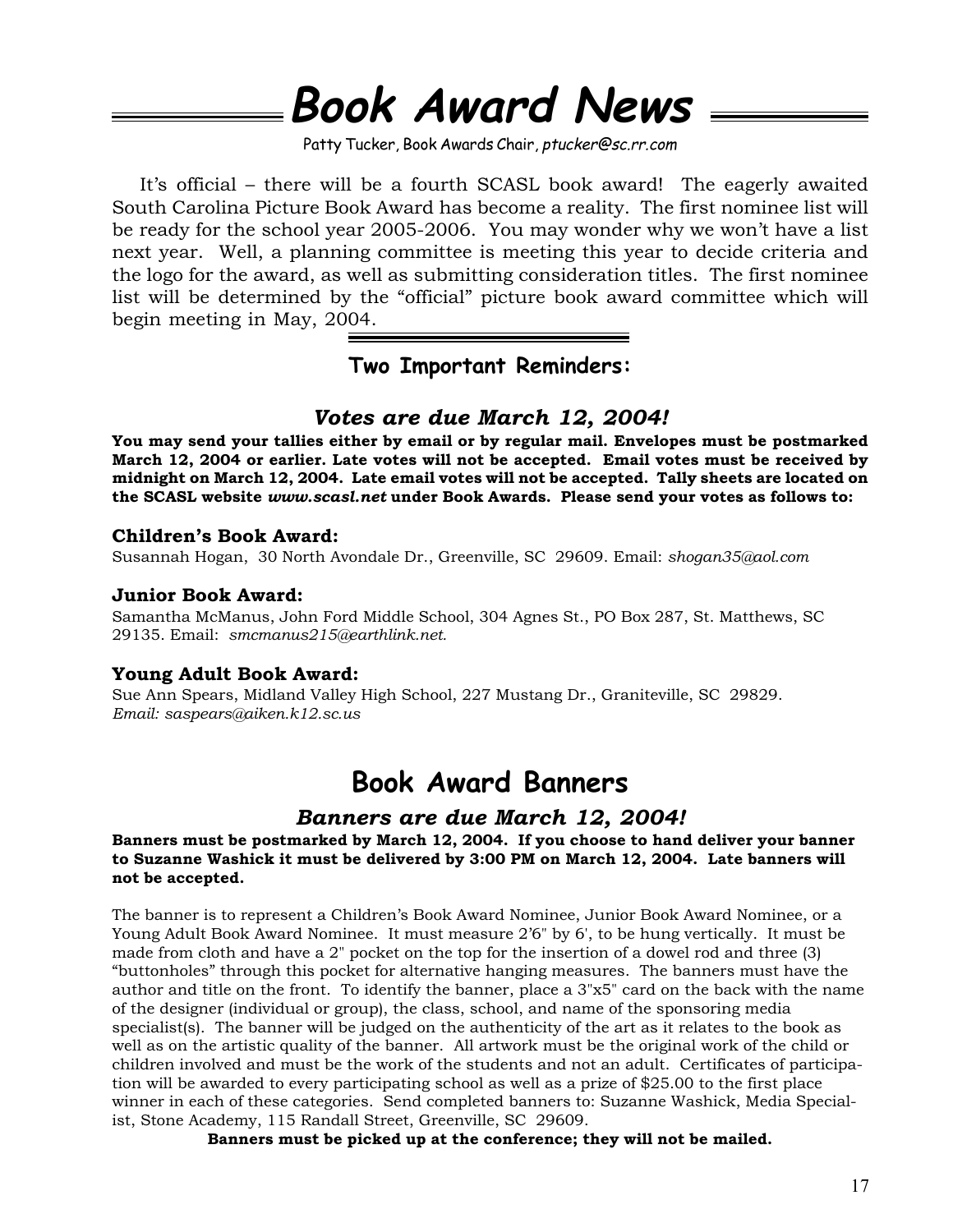# **Computerized Reading Programs With or Without Rewards**

Brenda Branson, bransonrl@comporium.net

The SCASL and LM\_Net listservs have been buzzing with questions and comments regarding different ideas for utilizing computerized reading programs in a positive and effective way. Through a local survey and compiling responses from the listservs, I found there were many different ideas and many different methods for rewarding students on their participation in computerized reading programs. It was evidenced by comments that most of the schools were happy with their choice of reward system and that it was effective with their students.

Although the software for the reading programs does not require the use of tangible items as rewards, most of the schools surveyed do incorporate some type of reward system. Some may have chosen the more expensive way of purchasing prizes such as trinkets, water bottles, key chains, toys, bookmarks, pencils, tee shirts, and pizza parties, etc. (One school reported spending as much as \$6,000 on prizes annually.) Some schools reward readers with prizes that cost no money such as free passes for homework, free computer-time passes, lunch with the principal, free gum passes, etc. Others reported a reward system of periodically recognizing students schoolwide for having met their goals or reaching a certain point level by placing their names on a "Reading Wall of Fame," announcing their names during morning announcements, and/or at school assemblies.

What I found most interesting were the various explanations of "intrinsic" approaches to the reading programs. It appears there are different interpretations of "intrinsic" rewards. One study stated the definition as "intrinsically motivated actions (that) are performed out of interest and require no incentive other than the enjoyment, interest, and satisfaction that accompanies them." Some schools stated that they leaned more towards the "intrinsic" approach because they do not spend money on prizes such as trinkets and offer only special recognition, or items more academically oriented such as books, extra reading time, extra library time, bookmarks, leading morning announcements, certificates, point level ribbons, pencils,

etc. One media specialist felt their program was less "prize" oriented because their reward system was spontaneous and students never knew when or what the "reward" would be.

One common factor among all schools exhibiting a positive reading program was their major focus on providing their students with an environment conducive to reading. In addition to these survey results, research supports the fact that students are more likely to be motivated to read and are more successful when provided:

- an appealing, first-rate selection of library and classroom books which allow them a quality choice of reading materials
- daily opportunities to read and be read to
- opportunities to talk about and recommend books
- exposure to role models who love to read

Almost everyone responding was very vocal in their defense of and the success of their method of motivating students to read. All schools responding offered some semblance of a reward system for their participating students. Very few commented on being dissatisfied with their school's method of rewarding students and those that were unhappy, were mostly concerned with spending valuable dollars on trinkets and toys as rewards. Schools that provided free passes, extra free activities and special recognition reported equally on having a successful reading program as those offering more expensive prizes. It appears that providing the positive reading environment with great books, reading aloud, reading time and positive role models are the most important factors in any reading program, prizes or not.

So, if the trinkets work in your situation and you've got the money, it's a good thing! If not, there are lots of other very effective ways to motivate students. Be creative, provide the books, and the opportunity to read and you're on your way to creating a successful reading program.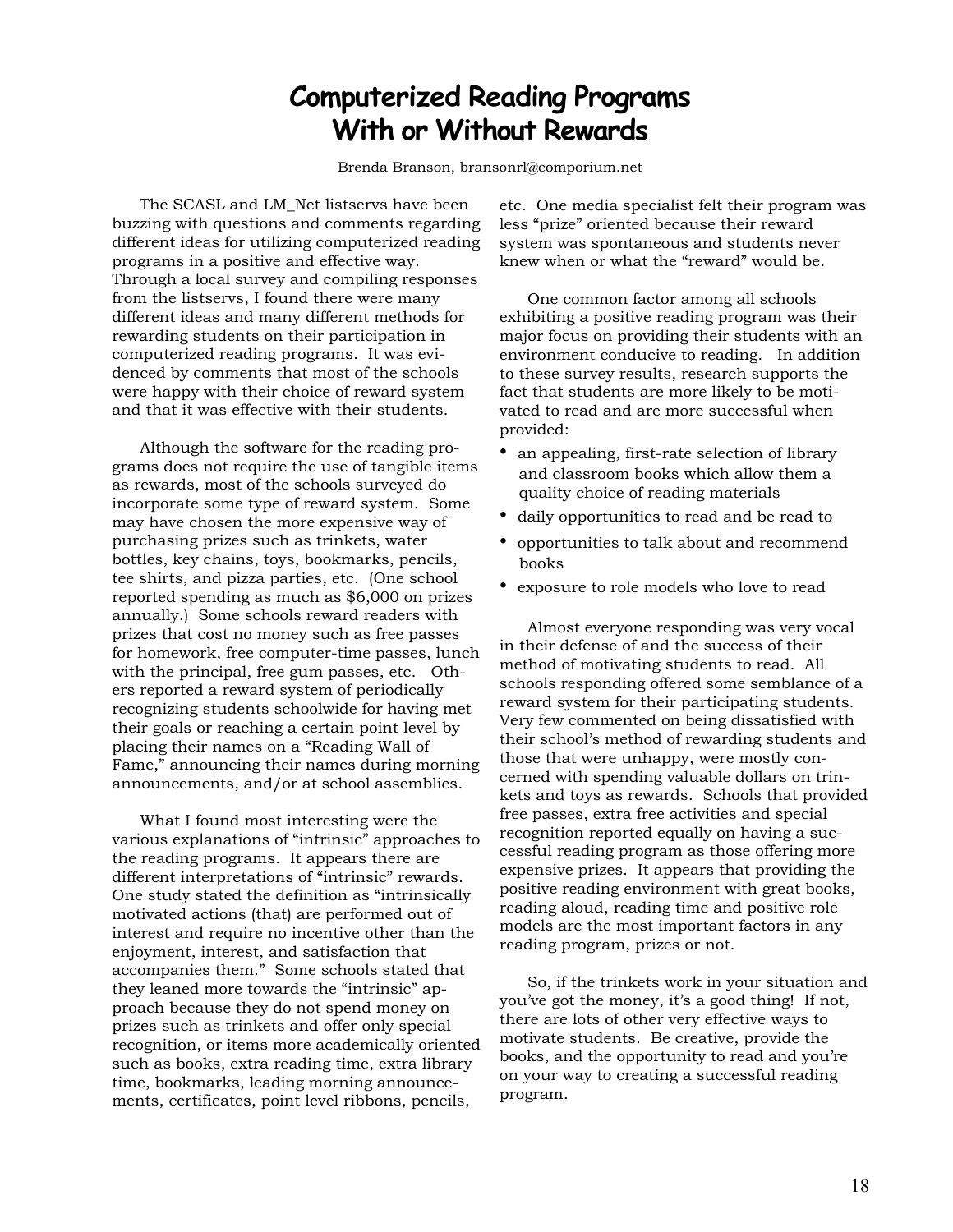# The Integration of Information and Technology

Betty Daniels, Douglas Elementary, Trenton, *bdaniels@edgefield.k12.sc.us*

Using technology to enhance classroom instruction is the main goal for teachers sending their students out on the World Wide Web. As school library media specialists, we play an important role in helping the teachers to achieve their goal. This involves in-depth collaboration with the teachers in your school. As the information specialist, the staff is depending on you to make their venture on the web easy, educational, efficient, and relevant.

There is a simple template that I use to help teachers decide what it is they want their students to be able to do in order to accomplish the goals they have set forth. The five steps are listed below with a brief explanation of each one. Since I work in a Pre-K through 5th grade school, the steps are very simple but they do cover South Carolina Standards in Reading/English Language Arts.

- 1. **Lesson/Unit Outcome.** The first question that you will have to answer is "What do I want my students to learn from this activity?" If you do not have a clear cut goal for the activity, the students will not profit from their experiences on the web.
- **2. Academic, Research, Technology, and Information Literacy Standards Covered in the Lesson**. All research lessons will require your students to be able to read, process, store, retrieve, and record information accurately. Your students will probably end up with more information than is required for the project and that is where their critical thinking skills will play a part in research. The students will have to know what information to keep and what information to discard.

**These Academic and Information Literacy Standards should be covered in any integration lesson. They are found in Reading/English Language Arts – Grade Five:**

- **IV. (G) Writing The student will use the writing process to record information accurately and to research and report information.**
- **V. (A) Research The student will synthesize information from a variety of appropriately selected resources.**
- **VI. (C) Computer/technology Standards The student will process, store, retrieve, and transmit electronic information.**

**(D) Computer/technology Standards – The student will communicate through application software.**

- **3. Setting the Stage for Success**. A good way to get your students involved from the very beginning is for you to be involved. Pull as much print and non-print material as you have on the topic that you have chosen. Introduce the lesson using the materials that you have collected. It can be books, software, papers, or even a PowerPoint Presentation that you have created to introduce the topic to the students. Pass out all the worksheets and response sheets your students will need to collect the data for their project.
- **4. Choose the Right Resource**. This requires you to have knowledge of where you want your students to go on the web. At our school, we use **DISCUS, Knowitall, MarcoPolo,** and **WebMarc** which is a part of our library media center collection. Also there are many more sites offered on our server along with other sites on the World Wide Web. Make sure the websites you send your students to are reliable and relevant. (For older students, you will have to do a lesson on picking out reliable sites. You will have to show them that the creator of the website can be biased in his/her presentation of the facts.)
- **5. Assessment of the Lesson.** Know the time frame that will be needed to finish the project. Monitor the students as they move from the teacher-led activity to the student-centered activity. Make sure they understand precisely what it is you want them to gain from this project. Prepare all necessary worksheets that may be needed to record their data. Make sure they understand how you want their presentation presented and the amount of time you are giving them to do the project.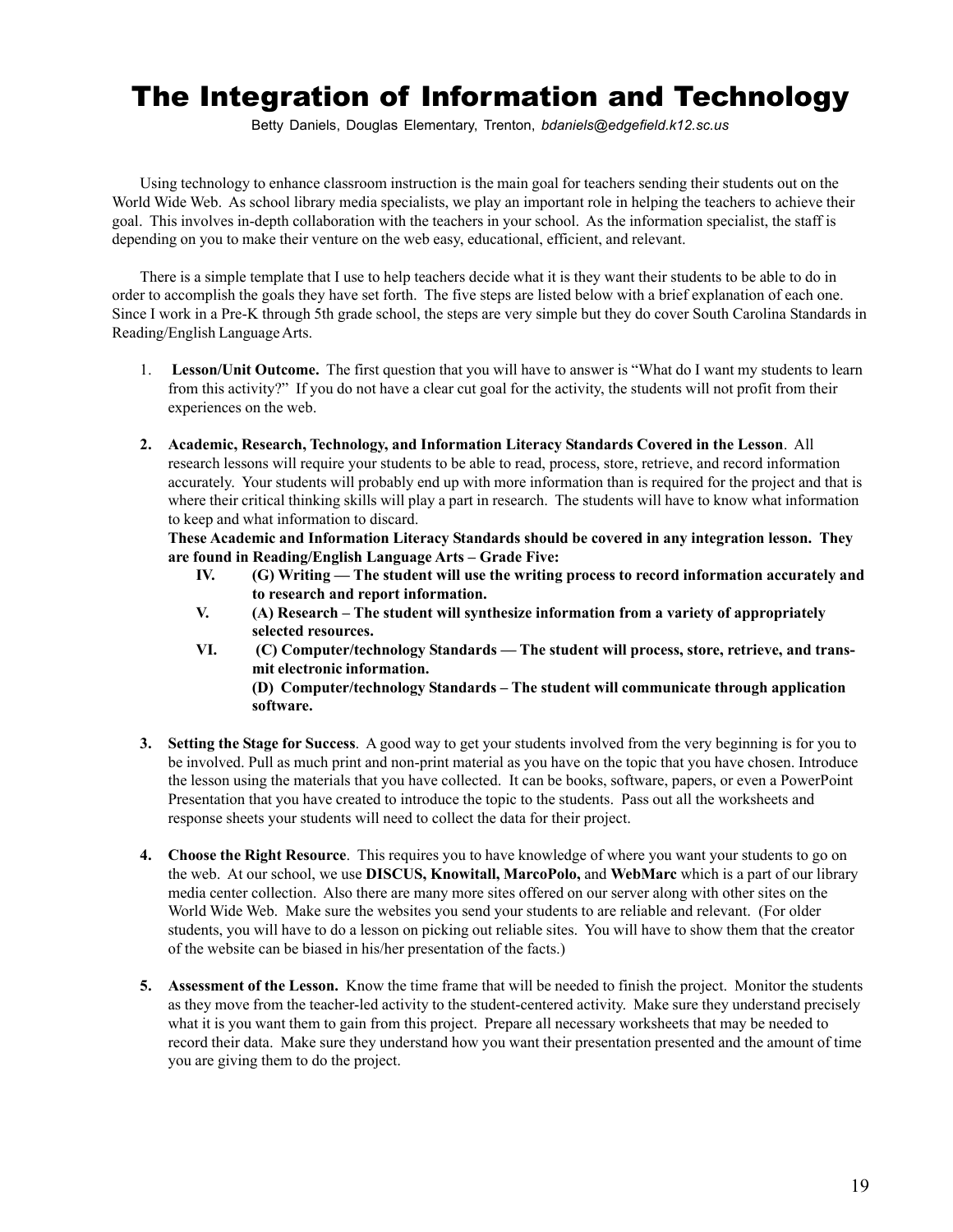# **National Boards – Is It Worth the Effort?**

Debby Cooper, Kelly Miller Elementary, *dcooper@fairfield.k12.sc.us*

If the first questions are what are National Boards and why are they important, the first step might be to peruse their web page, *http://www.nbpts.org*. Once there, begin to read about how National Board Certification came about and the goals and standards it hopes to achieve. This quote from that page leaps out. "The National Board for Professional Teaching Standards® is rooted in the belief that the single most important action this country can take to improve schools and student learning is to strengthen teaching" ("National Board for Professional Teaching Standards", About NBPTS, *http://www.nbpts.org/about/index.cfm*, 11/04/03). Then consider the role of media specialists in the teaching process and it becomes apparent how important it is to participate in the process.

 However, when participants are asked about the process, the response frequently is that it was "challenging and time consuming." If that's accurate, the next question must be, is it worth it to complete the process? Will you and your students gain from the endeavor?

To attempt to answer some of these queries about National Boards from a media specialist's point of view, we asked three people who have completed the process to respond to the following questions. The respondents were Penny Hayne (National Board Certified Teacher 2002, Lake Murray Elementary School, School District Five of Lexington and Richland Counties), Harriet Pauling (Fairfield Middle School, Fairfield County) and Kathy Walker (McCrorey-Liston Elementary School, Fairfield County). Both Harriet and Kathy are waiting for scores.

## *Q - Since completing the National Board packet, have you changed/refined the media program at your school as a result? If so, would you share what you've done?*

**Penny** - I have not changed my media center program because I truly felt as if it was an effective one and met the needs of my community (students, teachers, parents, etc.). Having my "gut feeling" validated by the NBPTS has enabled me to feel more confident about the aspects of my program I feel strongest about. For example, I love curriculum and being involved with it but felt guilty sometimes about how much time this involved. National Board enabled me to see the value of my strengths and that these strengths—curriculum, best practice in reading instruction, collaboration, [and] professional development—are truly important in schools and not how perfect my card catalog might be!

**Kathy** - I've planned more collaborative lessons with teachers. I'm also working to incorporate more technology into lessons and to help teachers do the same.

**Harriet** – I find that now I look at kids as individuals instead of a group—where they are at that point in time. I look more at levels and talk to teachers more about student levels in class to ensure I'm targeting needed skills.

### *Q - Considering the amount of time and effort that went into completing National Boards, do you feel that it was worth the endeavor? Why or why not?*

**Penny** - I loved completing National Boards. I had always done literature circles with my kids and had people ask me why. Again, NB validated something I loved to do! Reflecting on one's practice based on the research literature and best practice was a valuable exercise for me and one I continue to do. NB instructions were clear and to the point and I was not frustrated by the process of writing, editing, and polishing. The assessment center exam questions were fair.

**Kathy** - Yes, going through the National Board process has helped me revitalize my media program.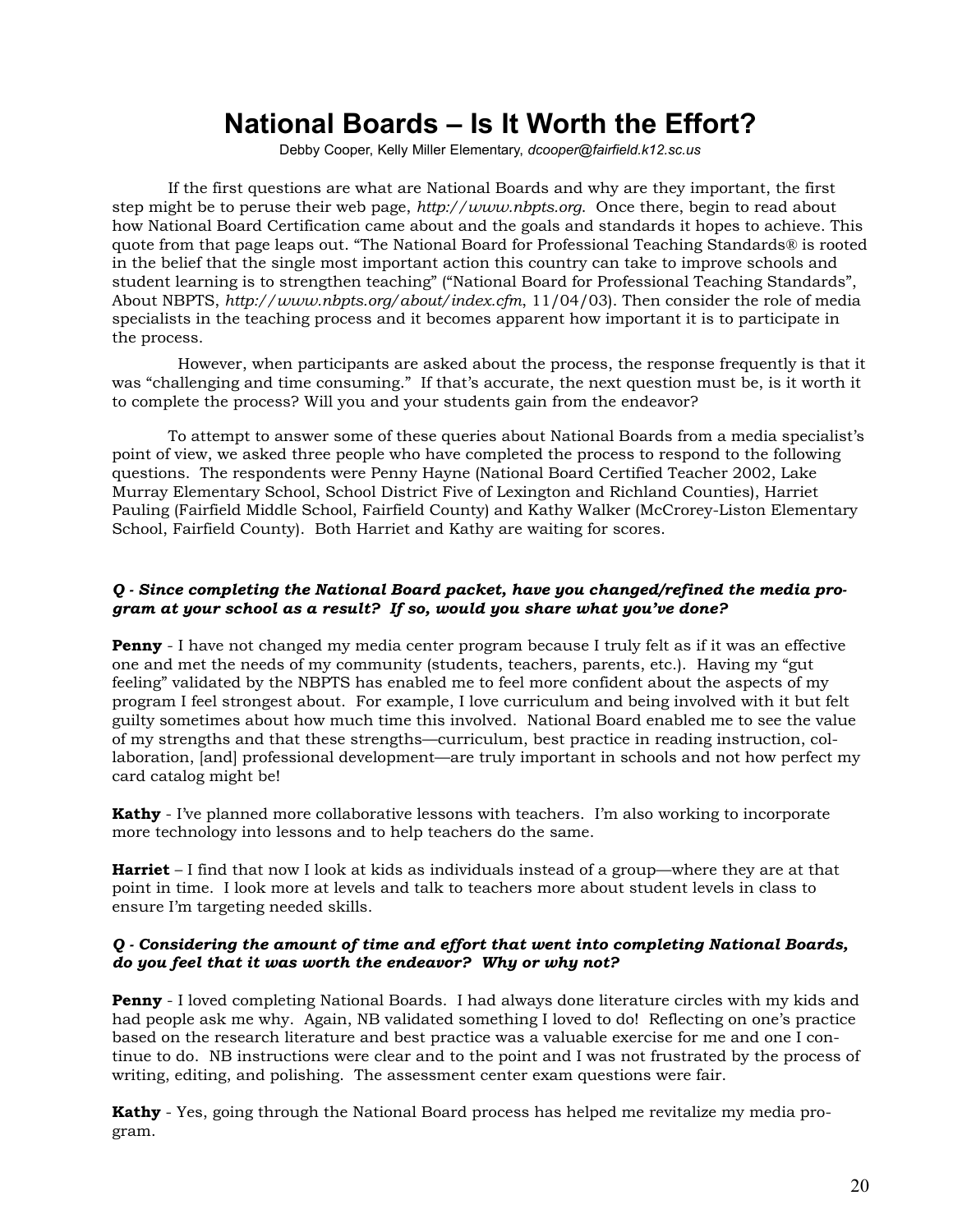**Harriet** – Deciding whether or not the process is worth the effort or not will be a personal decision for each person that participates. It really depends on what you'd like to get out of it. I think it was worth it. It wasn't just South Carolina involvement. This gives you a chance to see where you fit on a national level.

## *Q - Do you think completing the process has made you a more effective media specialist with regard to providing services for your learning community?*

**Penny** - I think National Board has perhaps not made me a more effective media specialist but has caused others to view me as such. Therefore, my advice, input, and counsel appear to be more "valued." Since I love curriculum and instruction, reading practice, and other aspects of teaching, I am included in those professional activities and conversations. I think that's because I am now NB certified. Through this inclusion, I am able to provide more and better services to my community.

**Kathy** – I believe it has. I'm more focused on student learning and on working with staff and community in all aspects of the media program. I'm constantly thinking about ways to involve our families and other community groups in the activities and programs at the school.

**Harriet** – Actually, I find that it has strengthened my relationship with the community. I am more in tune with the way I communicate. Rather than focusing on what I'm sending out, I am more interested in what I get back. I find that I now give my e-mail address far more readily. That has resulted in more communication with my students and their parents. I find that I hear my students better; I'm more in tune to the information my students give back to me.

## *Q - Please offer words of advice to other media specialists completing the National Board process.*

**Penny** - Keep your eye on exactly what NB is asking you to do. Answer the questions thoroughly and reflectively but do not try to "read" too much into what they are asking. Do not feel as if you have to do something "cutesy" on your videotapes. Good, solid teaching combined with respect for the subject matter and the children you are teaching will show through loud and clear.

**Kathy** - Start early and write out a timeline to help you stay focused. Join a listserv for library media candidates for support.

**Harriet** - Organize everything you do. Learn to be a succinct writer. Target ideas and be structured. Remember the bottom line—student achievement. Make sure that what you're including clearly indicates how it benefits your students.

For further counsel, contact:

Penny Hayne, *phayne@lex5.k12.sc.us* Kathy Walker, *kwalker@fairfield.k12.sc.us* Harriet Pauling, *hpaulinlg@fairfield.k122.sc.us*

# Have You Paid Your 2003-2004 Dues Yet?

 Don't wait to pay those dues at conference! Membership in any organization requires that you pay at the beginning of the year. Remember that the membership is based on a fiscal year that runs from July 1 to June 30. So pay your dues NOW and support your organization that works so hard for ALL OF YOU throughout the year. This will ensure that you receive the *Media Center Messenger* in hard copy as well as having your name included in the annual SCASL Directory. Do it NOW!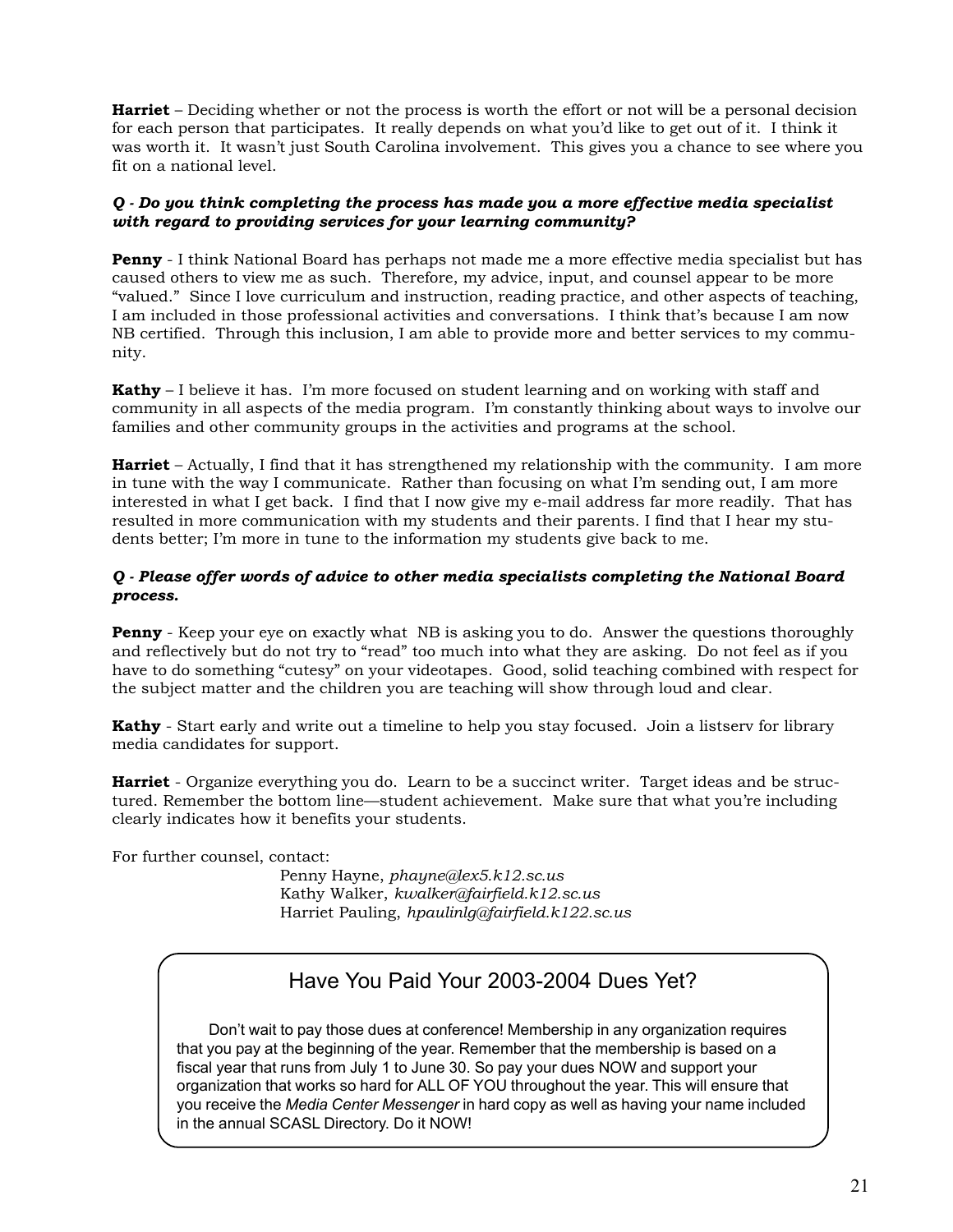

# **DISCUS Web Site Offers Time-Saving Training Resources**

Mary Bull, DISCUS Program Director, South Carolina State Library, *mary@leo.scsl.state.sc.us*

## *"Oh, if only I had time to \_\_\_\_\_\_\_ ." We can fill in that blank with so many tasks each and every day!*

Recognizing that few media specialists have adequate time to create materials to support their DIS-CUS instruction and promotion to teachers, students and other users, the DISCUS Web site offers a variety of time-saving training and promotion resources. These resources may be freely downloaded, copied and used "as is." Or you may revise them as you wish to suit your needs.

To locate these resources, choose the *Training* or *Promotion* links in the *Librarian's Toolbox* area of the DISCUS Web site: **www.scdiscus.org .** These pages include:

- Brochures use to distribute the DISCUS home access username & password
- PowerPoint presentations to support your promotional presentations
- Database list  $&$  descriptions to share with your teachers, parents  $&$  students
- Database "modules" concise handouts highlight database content  $&$  features
- Practice Questions & Answers for each set of databases
- DISCUS and database logos use these in materials you create
- Links to tutorials, handouts, source lists  $\&$  promotional materials prepared by the database producers.

New materials and links are added to the *Librarian's Toolbox* throughout the year. The DISCUS Office welcomes your suggestions about resources you wish to see added. We particularly appreciate your submission of DISCUS training and promotion materials that *you* have created, along with permission to post them to this site for others' use. Send them to: *DISCUSoffice@leo.scsl.state.sc.us*

# **19th ANNUAL STONE SOUP STORYTELLING FESTIVAL CALL FOR STUDENT STORYTELLERS**

Traditionally, The Stone Soup storytelling festival in Woodruff, South Carolina, has offered local student storytellers the opportunity to perform on stage with internationally renowned storytellers, but beginning with our next festival, April 16-17, 2004, we will accept auditions from students throughout the state.

Those chosen will have the opportunity to tell stories, limited to 5 to 7 minutes, on the stage with our professional performers on Saturday, April 17, 2004. South Carolina students in grades 3 through 12 are eligible. This includes public school, private school, and home schooled students.

To audition the student should submit a 5-minute VHS video telling a story he/she would tell at the festival. Before telling the story they must state their name, school, grade and the name of the parent, teacher, or media specialist contact. This information as well as the telephone number, mailing address, and email address should be included in writing. More than one student at a school may include their story on a single video. To receive the results an email address must be included.

The VHS tape must be received by February 13, 2004. No tapes will be returned. Selected students will be notified via email to their parent, teacher or media specialist contact, by March 1, 2004.

## **For additional information visit the Stone Soup Web site at** *www.infodepot.org/stonesoup.htm* **Or contact William Wilder (864) 288-1912 or StoneSoup@mail.com.**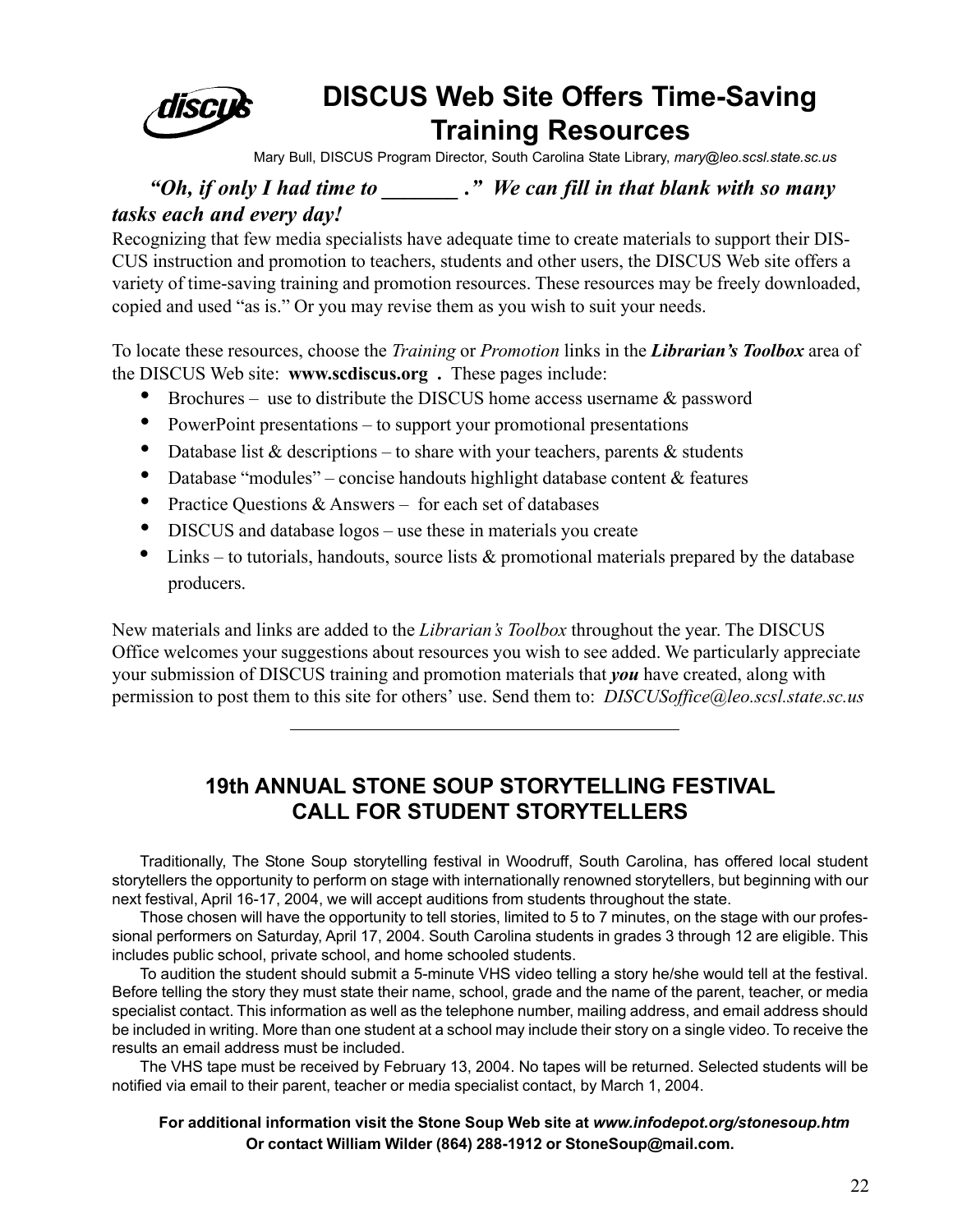# **Professional Title Book Reviews**

Valerie Byrd, Dutch Fork Elementary, *vbyrd@lex5.k12.sc.us*

In the last issue of the *Media Center Messenger*, I reviewed professional titles that pertain mostly to library media specialists. This time, the titles can be for classroom teachers OR library media specialists. I hope you use this column for collection development for your teachers as well as for yourself. All titles can be found at Thomas Cooper Library at the University of South Carolina or ordered either from Amazon (www.amazon.com) or directly from the publisher. The publisher's web address is listed in the bibliographic information of each title.

Author Day Adventures: Bringing Literacy to Life with an Author Visit by Helen Foster James. Lanham, Maryland: The Scarecrow Press, Inc. 2003 (http://www.scarecrowpress.com/)

You can pretty much tell what this book is about by reading the title. What makes it different from any other books I have read about author visits are the quotes and advice throughout the book by actual authors. This is not just some super media specialist's advice and comments on what SHE has done, but it is author's advice and comments on what THEY have done and what they would LIKE to see when they visit a school. Lots of the advice offered is common sense: make sure the students are familiar with the author's works, tell teachers and staff about the visit and make sure they are familiar with the author's works, etc. Lots of advice offered, however, are things I have never even thought of. For example, an idea I will try this year is to give your author a "potluck" lunch in the teacher's lounge. This gives him a chance to meet teachers, gets your teachers involved in the planning process, and makes the author feel "at home." You will also find lists of author's websites and various checklists—even one that will help you make sure you do everything you are supposed to do AFTER the visit, such as write a thank you note.

Reading Essentials by Regie Routman. Portsmouth, New Hampshire: Heinemann, 2003 (http:// www.heinemann.com/)

In the last *Media Center Messenger* I raved about Routman's Conversations. Now, I am going to rave on about Reading Essentials. A much smaller book with no Blue Pages, but worth every penny spent buying it and every minute spent reading it. This book is geared toward classroom teachers (even more so than Conversations), so there are things that media specialists just will not be able to use. However, it would be a great purchase for your professional collection. When a classroom teacher asks you for advice on something about guided reading or is in need of a handout that might help with reading conferences, this is the book you will run to. Do you have teachers and administrators in your school that have been bound and gagged by Accelerated Reader? Instead of showing them Library Science research by folks they might not recognize, pull out Routman. Page 198 starts with, "A word about computerized reading-incentive programs." She goes over their "research" (programs such as AR) and explains why it is not BEST PRACTICE to use these programs when trying to motivate children to read. You will also find a step-by-step guide to guided reading, new ways for classroom teachers to look at their schedule and lots of other useful information for both media specialists and classroom teachers.

A Teacher's Guide to Using Technology in the Classroom by Karen S. Ivers. Westport, Connecticut: Libraries Unlimited, 2003 (http://www.lu.com)

This is a fantastic book to have in your professional collection for teachers to check out as well as in your personal collection for times when you need help troubleshooting. In it you will find some very simple explanations of what a CPU is, a disk drive, and definitions of other "computer terms." You will find troubleshooting tips and many other things that will help you and your teachers with everyday computer STUFF. At the end of each chapter (which include topics such as: Teacher Tools, Meeting the Needs of all Students, and Managing and Assessing Computer Use in the Classroom) are questions, a summary, and activity suggestions. Blackline masters of worksheets, handouts, and checklists are also included which makes this book very user friendly. The book lists and explains the ISTE (International Society for Technology in Education) standards for teachers and students, gives tips on evaluating software as well as lists of resources for information on computers, software, etc.

Stay tuned for more professional title book reviews next time! Happy reading!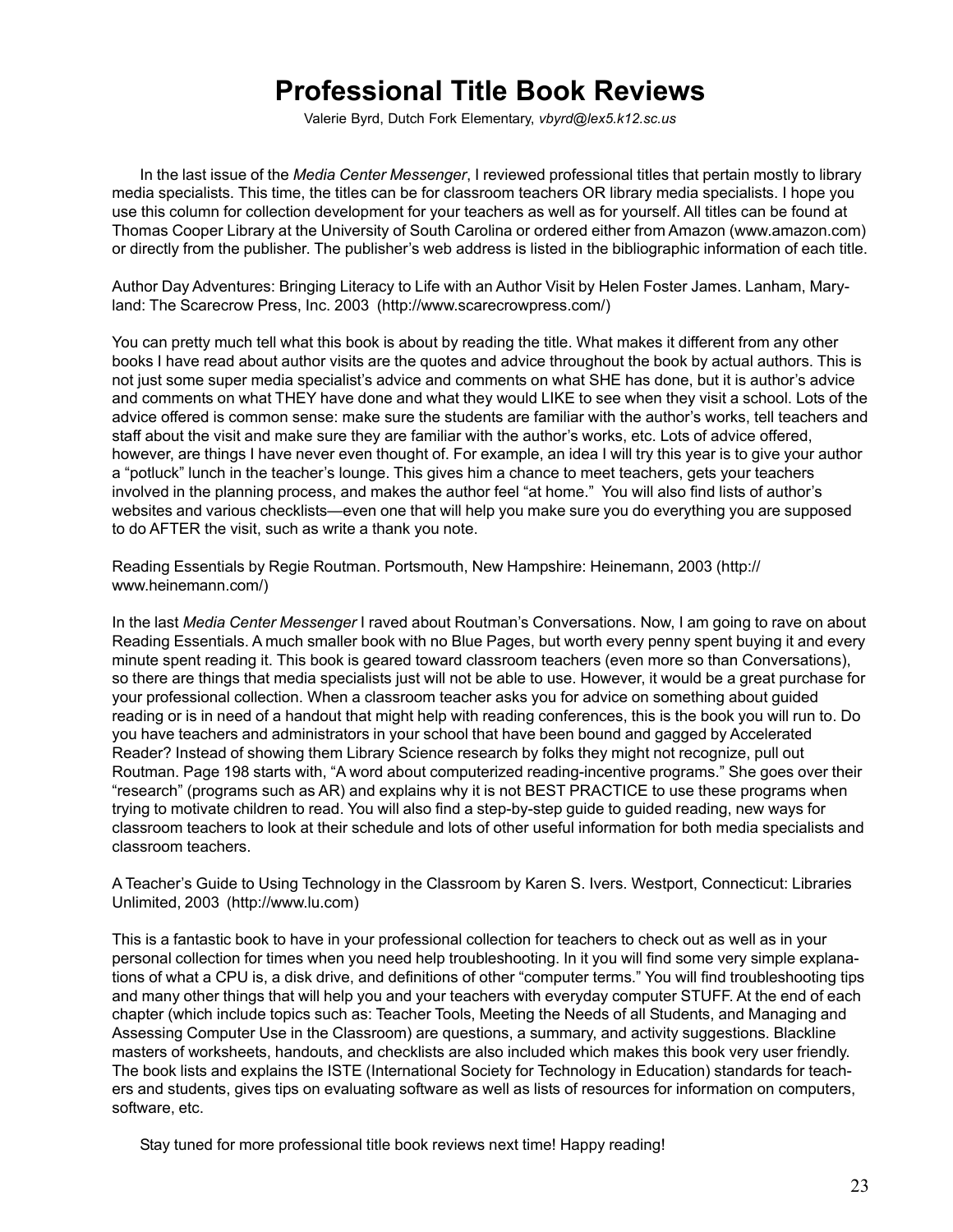# *Regional News Frankie O'Neal, Director*

#### **Region 1B.**

**SPARTANBURG COUNTY. District 6. Amber Keeran** is now the media specialist at Jesse S. Bobo Elementary. **Letitia Moore**, media specialist at R.P. Dawkins Middle School, scheduled a week-long celebration of Teen Read Week including visiting authors **April Pulley Sayre** and **W. Howard Stuart** and local newspaper and TV journalists and reporters. **ANDERSON 5. Meng Sheridan** at Whitehall Elementary School has been awarded a grant sponsored by Target Store Community Giving Program for a reading incentive program "Read Across the Region—Roadrunner Reader Program."  **Martha Taylor**, McCants Middle School and SCASL President, attended the AASL conference in Kansas City earlier this month. **OCONEE COUNTY.** The Oconee County Media Specialists participated in an all day training session learning about MarcMagician Software. They also were privileged to host a ten-day author visit with poet **Brod Bagert**.

#### **Region 2.**

**GREENWOOD 2. Patricia Henderson**, media specialist at Ninety Six Elementary School, boasts a brand new 2,788 sq. ft. media center and school. The students and teachers moved in last November, but this is the first official full school year.

#### **Region 3.**

**ROCK HILL. District 3.** Author **David Hammond** visited Richmond Drive Elementary School in October. Mr. Hammond co-authors the daily Plexors, puzzles that are syndicated in numerous newspapers. Students critiqued his latest work, a fairy tale, that will soon be sent for publication.  $\triangleq$  Book lunches are a regular thing at Mt. Gallant Elementary. In October, fourth grade students attended a book lunch in the media center. Students qualified by reading *Because of Winn Dixie* by **Kate DiCamillo** and having a talk with **Lucy Cate**, media specialist. **Dr. Randy Bridges**, superintendent of District 3, was a guest. Later, sixteen fifth graders attended another lunch on *Poppy* by Avi and thirteen third graders qualified for the lunch on *Riding Freedom* by Pam Ryan. A book lunch for each grade 1- 5 is scheduled for Children's Book Week.  $\equiv$  The Children's School hosted a visit by author **Michael Finklea** on October 30th. His presentation focused on the writing process and the importance of rewriting and rewriting. For Teen Read Week, Northwestern High School had their annual Research Trivia Question Contest with daily quizzes. Six students a day were awarded prizes. At Sullivan Middle School in Rock Hill, the theme for Teen Read Week was "Open Mic Poetry". Students used magnetic words to create poems or brought in one they wrote, or read a favorite.

#### **Region 4A.**

**Lexington 3.** Congratulations to **Amy Bedenbaugh**, Batesburg-Leesville Primary School. She was named Teacher of the Year. **Anne Stone**, Batesburg-Leesville Middle School, is happy to report that she has received

42 new computers: 12 within the media center and 30 for the media center lab. **FAIRFIELD. Kathy Walker**, McCrorey-Liston Elementary School, will conduct the Flat Stanley Learns About South Carolina History project again this year. Over 125 classes have signed up to participate. Third grade students from all over South Carolina will study the history of their communities and use originally designed Flat Stanleys to share their research with students at other schools.

#### **Region 4B.**

**RICHLAND ONE.** Eau Claire High School media specialist, **Carla Daniels**, and media assistant, **Jane Davis,** sponsor an after-school book club for over 30 students. The club meets once a month and provides books to students to keep for home libraries following each reading and discussion. Two field trips are planned for the year. **Mary Lou Benton** and **Donna Teuber** presented at the National School Boards Association Conference in Anaheim, California. The title of their presentation was "Leadership, Collaboration, and Information Technology! Increase Student Achievement Through Dynamic Media Center Curriculum Connections." **LEXINGTON 5.** Library media specialists are conducting several workshops for the Language Arts teachers on District Elementary Professional Development days. Workshops focus on literature, media literacy and technology integration. B Students at Dutch Fork Elementary School are involved in a schoolwide reading initiative called Reading for Real Reasons. **Valerie Byrd**, library media specialist, celebrates with classes that read the most books per grade level each nine weeks.  $\triangleleft$  Media specialists **Evelyn Newman** and **Lorna Dawes** at Dutch Fork High School celebrated Teen Read Week by hosting a Reading Cafe. Students enjoyed refreshments while reading in the cafe. Split Pea Soup, from the University of South Carolina, worked with classes writing and reading poetry. Split Pea and the school's September poetry writing winners also shared poetry with students.

#### **Region 5A.**

**AIKEN COUNTY. Patsy Davis**, Aiken Middle School, received a \$500 grant from Exxon for Accelerated Reader prizes.

#### **Region 5B.**

**ORANGEBURG. District 5. Nancy Carswell**, North Elementary School, was recently awarded a \$5000 grant from the Laura Bush Foundation for Libraries. Over 6,000 libraries nationwide applied for this prestigious grant. North Elementary was one of three schools in South Carolina, and 132 schools nationally to receive funding. The focus of the grant will be to provide quality early childhood literature which parents may check out and share with their little ones at home.  **Anita A. Hutto**, a former classroom teacher, is the new media specialist at Bowman Middle/ High School. **Marketa Phieffer** is a new media specialist at Orangeburg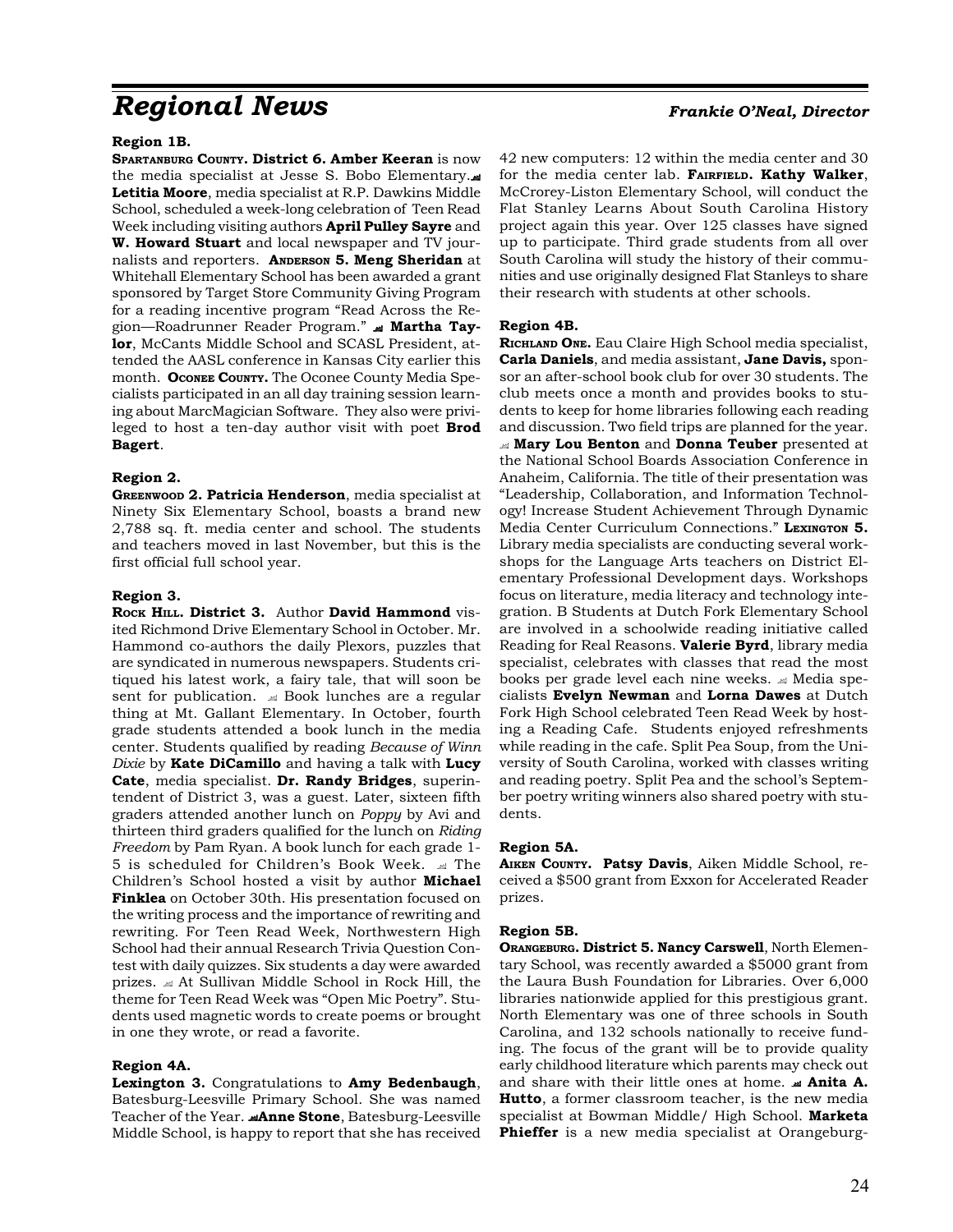Wilkinson High School. **CALHOUN COUNTY.** At Calhoun County High School in celebration of Teen Read Week media specialist **Mary Jo Springs** emphasized the genre of poetry and set up a display of poetry books recommended on the Teen Read Week web site. Once the kids discovered the newest novels written in poetry form, they scooped them up. At John Ford Middle School, new principal **Melinda Merritt** began the school year bursting with ideas to promote literacy and reading. **Samantha McManus**, media specialist, with her assistant **Debbie Barwick** have been busy putting ideas into action. With Mrs. Merritt's support, Samantha was able to arrange John Ford's first ever author visit with author **Michael Finklea** in October. Mr. Finklea, who publishes through a small book company known as Ozark Publishing, talked to grades five through eight about the writing process, the importance of persistence, and shared a chilling recitation of the first chapter of his best seller *Creepers*. John Ford had even more reason to celebrate in October. For the first time in ten years, the media center raised over \$1,000 during the book fair. They are really proud of their success. Samantha has paired with science teacher Becky Haigler to kick off a Box Tops for Education collection campaign. All money from Box Tops will go toward updating the library media center collection and the purchase of new technology for the school.

#### **Region 6.**

**LEE COUNTY. Vicky Haynesworth** is the new media specialist at Lower Lee Primary School. **Shannon Fennell** started at West Lee Elementary School in January 2003. The other media specialists are **LaSandra Grimsley**, Mt. Pleasant Middle School; **Linda Estridge,** Dennis Intermediate School; **Brenda Milton**, Bishopville Primary School; and **Mary Miller** at Lee Central High School. **LaSandra Grimsley**, Mt. Pleasant Middle School, and **Linda Estridge**, Dennis Intermediate School, attended Authors on the Beach in Myrtle Beach. **Mary Miller's** husband, Lee Central High School, built a working lighthouse that is the focal point of the media center. The theme, borrowed from SCASL, is "A Beacon to Literacy and Lifelong Learning."

#### **Region 7.**

**DILLON 1. Liz Herlong**, media specialist at Lake View High, welcomed **Elnora Cox** as her media assistant. **DILLON 2.** District media specialists attended the EdTech conference in Myrtle Beach. They are also the first district in the state to use a new search tool called Pinpoint from Sagebrush to search not only the card catalogs from each school but also DISCUS and the Internet. You can check it out on the district web page *www.dillon2.k12.sc.us*. **DILLON 3.** The district has been awarded a library grant in the amount of \$240,940 from the US Department of Education. The grant is entitled "Improving Literacy through School Libraries" and will be used at Latta High School, Latta Middle School, and Latta Elementary School to improve reading achievement by improving school library services and resources. **MARION 1.** Media Specialist **Anne Hood** was instrumental in Johnakin Middle School's recent

success in receiving a Middle School Literacy Grant of \$50,000. **MARION 7.** Creek Bridge Middle/High School students have moved into a brand new building this year. They have a state-of-the-art library media center.  $\triangleleft$  The school district has been awarded a technology grant that will provide a teacher creation center in each of the district's school library media centers. Each station will include a state-of-the-art multimedia computer, scanner, digital camera, digital video camera, video editor and LCD projector. **FLORENCE. DISTRICT 1**.Three media specialists from the district were recently chosen as Teacher of the Year for their schools. They are **Amy Rhodes**, Briggs Elementary, **Susan Lane**, Moore Intermediate, and **Sharon Howarth**, Wilson High School. **DISTRICT 2. Superintendent Dr. Steve Quick** allocated additional funding to upgrade the book collection at Hannah-Pamplico High School. After compiling the data on the age of the books and presenting research on the impact that school libraries have on student achievement, the school and district administrators agreed to support the proposal to focus our collection development efforts to best meet the needs of our students and teachers with up-to-date quality print materials. Media specialist at the High School is **Vonnie** Smith and Bernard McDaniel is the principal. Dis-**TRICT 3**: New media specialists are **Ella Plumber**, Ronald E. McNair Jr. High, and **Laura Ward**, J.C. Lynch Elementary. **Michelle Crout** is now at Scranton Elementary. B Lake City High School media specialist **Kaye Bates** is the recipient of a \$5,000.00 Laura Bush Grant.  **Joyce Moore**, media specialist at Main Street Elementary received a \$6,000 grant from the State Department and is serving as chairman of the newly formed Picture Book Awards Committee for South Carolina.



Congratulations to **Susan Matkovich,** media specialist at Berkeley Elementary School, on the birth of her daughter Isabel Matkovich September 23, 2003!

This summer **Mary Anne Greenwood Kohl**, Midway Elementary, was married and honeymooned in Germany.

**Lexington 3.** Belated congratulations to **Amy Bedenbaugh**, Batesburg-Leesville Primary School, on the birth of her daughter, Catherine.

**Sue Ann Spears**, Midland Valley High School, was married on September 20, 2003 to Jonathan William Beym.



**Nellie Smith**, former media specialist at Midland Valley High School, died in October, 2003.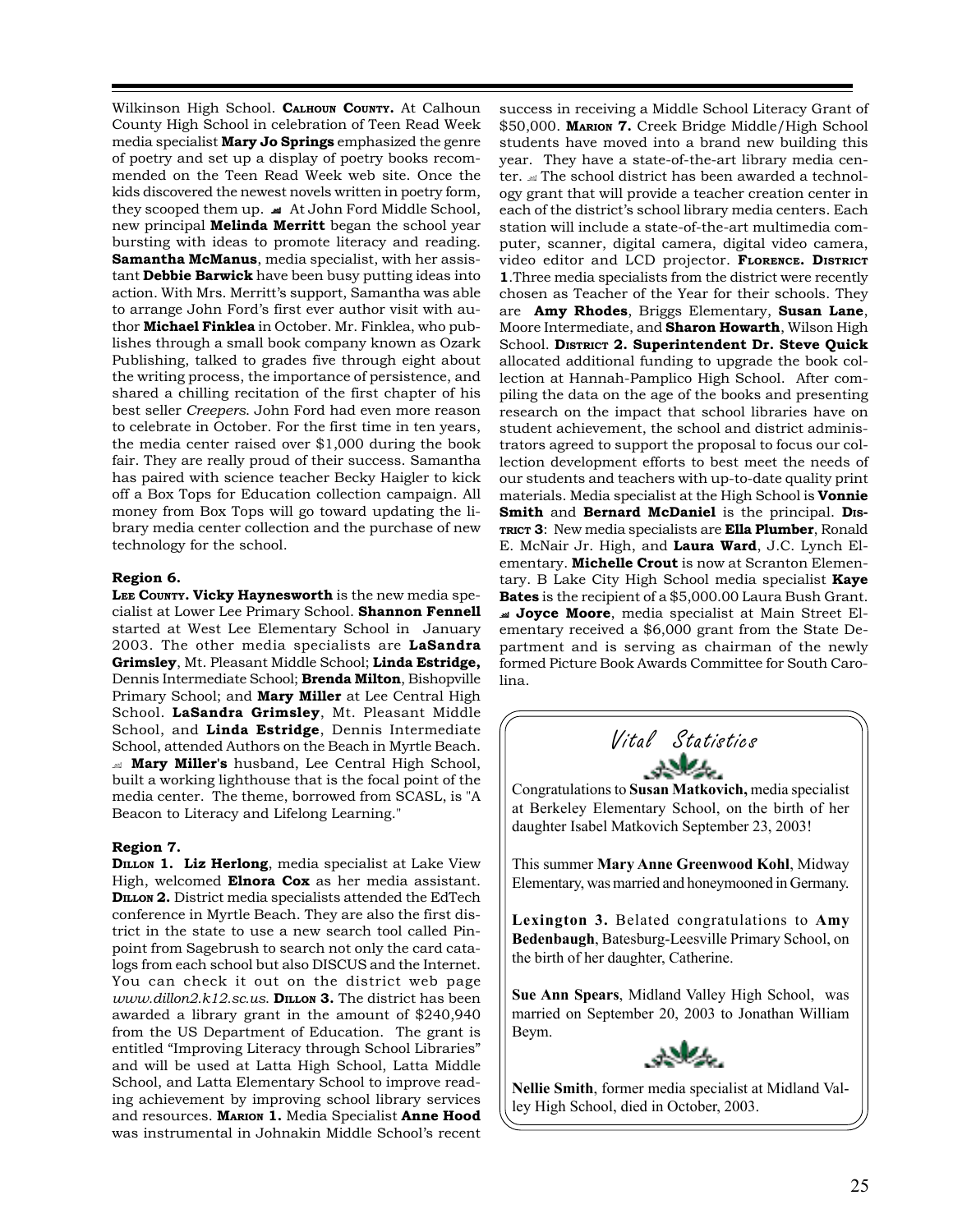### **Region 8.**

**HORRY COUNTY.** New media specialists are **Gail Dale** at North Myrtle Beach Elementary and **Barbara Schlidt** at St. James High School. Both are new schools that opened for the 2003-04 school year.  **Nancy Ragin**, Myrtle Beach Middle, received an \$8,600 grant from the Chapin Foundation to purchase materials aimed at helping ESOL students improve their reading skills. Items purchased include Spanish language books and periodicals, bilingual books, books on tape, and high interest-low level books, There are also listening stations available, as well as cassette players for the students to check-out. Materials will be made available to the students and their families. A reception is planned for the students and their families to familiarize them with the new materials.

#### **Region 9.**

**CHARLESTON. Paula White** has joined the staff at A.C. Corcoran as media specialist, having previously worked at libraries in Spartanburg, Charlotte, and the State of Oregon.  $\triangleq$  Last March the Charleston County School Board announced the availability of grants from the Lawrence G. Derthick, Jr. Memorial Trust Fund. The grants are made on a matching basis and must "serve school-age youth." The fund, created in 1977, derived from a teacher retirement fund account that existed prior to the state teacher retirement system. During the past twenty years, more than \$200,000 have been distributed to community groups and agencies. This year **Deborah Davis**, West Ashley Intermediate School, applied for a grant and she has received word of approval for \$1170.26 from the memorial trust. The funds (matched by the school's PTA) will be used to purchase 4 copies of each of the children's and junior book award books and their corresponding AR tests. Students will participate in the Book Awards Program and the Banner Program.  **Kim Livingston,** recently graduated from SLIS, is now at McClellanville Middle School. **Lisa Schaffer**, Pinckney Elementary School, was elected "Teacher of the Year" for her school.

#### **Region 9B.**

**DORCHESTER 2. Gin-g Edwards**, media specialist at Alston Middle School, is holding a special monthly event for students who have met reading goals in their classes. The first event was a student/faculty basketball game highlighted by music from the Alston band; next a Halloween storyteller featuring ghost stories for those students who qualify. More events are planned for the school year. **BERKELEY. Eleene Levander** reports that the renovations at Cross High are close to being completely finished and her media center now has all new shelves, thanks to her lobbying efforts!. Renovations at Hanahan Middle School are complete with a new media center. **Linda Hall** has started a Friday book talk program where students who have read one book and tested in AR every two weeks come down to the Media Center during their reading class to talk books and eat popcorn! The first nine weeks showed great results with AR points doubling from last year at the same time.

A great idea posted on SCASL listserv:

# Camp Read at Flowertown

Sherry O'Cain, Flowertown Elementary, Dorchester 2 malomarr@yahoo.com

In recognition of both National Family Literacy Day and Children's Book Week, we transformed the library into Camp Read. I asked our staff to let us borrow sleeping bags, tents, and any other campy stuff they had...we even got a canoe! Our schedule is almost completely flex, so we tried to have classes sign up in pairs for buddy reading. They came in, grabbed a book from a bin (we pulled good ones ahead of time), found a spot, and started reading. It really was a blast. My only expense was purchasing items to make a cheap trail mix...they got a tiny cup on their way out.

## And still another idea:

# A Storytelling Evening

Frankie Adkins, Ware Shoals High, fadkins@gwd51.k12.sc.us

I learned about Tellabration! at the National Storytelling Festival. It is sponsored by the National Storytelling Network and takes place on the Saturday before Thanksgiving all over the world. I am sponsoring one here at Ware Shoals on November 22nd at 7:00 in the evening. This one will benefit the "Christmas is for Kids" project sponsored by the Ware Shoals High Student Council, which provides Christmas presents for children who will not otherwise have anything special for Christmas. Refreshments will be served and admission will be a new unwrapped toy or \$5. This will be the debut of the Purple & Gold Storytellers' Guild, made up of WSHS students and teachers.

You may visit *www.tellabration.org* for more information.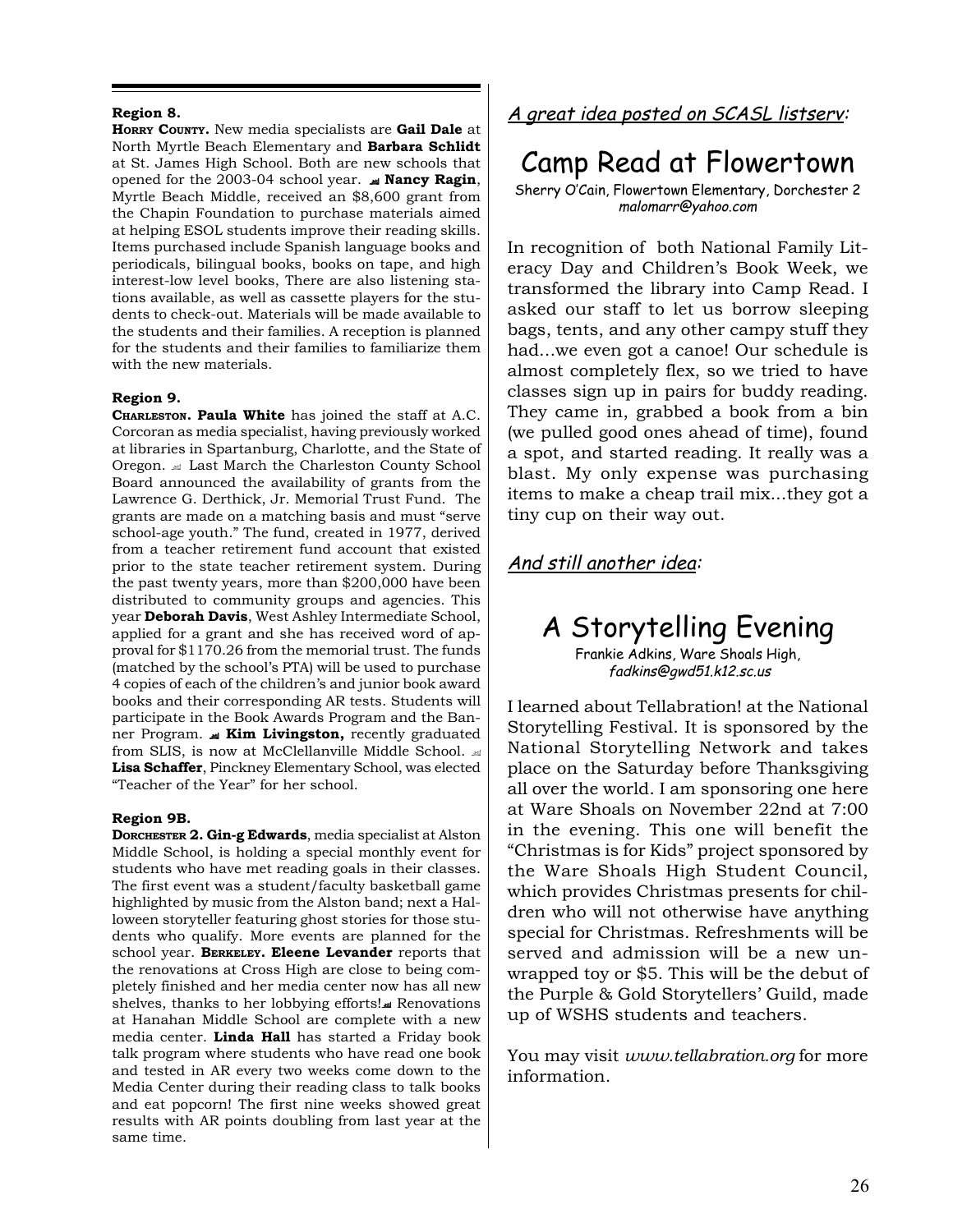# **Great Ideas are posted on SCASL Listserv all the time!!! Have you subscribed yet?**

*(Jill Altman planned an excellent activity for her AR program involving an exchange of information with other towns in South Carolina. She described it briefly on the SCASL Listserv looking for other schools to participate. The response was so overwhelming that she later posted the following description of the activity. To date she has not been able to start the program as you will see but plans to begin early next year. —Ed. )*

*Due to the tremendous amount of cataloging and organizing involved with our school's new guided reading program, I haven't been able to start my AR program yet. The kids are reading and taking tests but I haven't begun the prize awarding or postcard program. We are planning on starting after the Christmas break and I can't wait to start fresh with it next fall. Sometimes things have to be put to the side until other things are finished. When I started planning the AR program in July I didn't know we would catalog and process nearly 45,000 items by November! I am keeping the list of people who emailed me from the listserv expressing interest and others can be added. I think it will be a fun program and good for the kids.*

#### *—Jill*

Here's what I posted to the SCASL Listserv:

Wow, I couldn't believe how many responses I got about my AR program, "Read Across South Carolina." I had so many requests for more info I'm just going to send it to the list.

I have two libraries, one for K-2 and one for 3- 5 so I will be modifying it a little up or down depending on age levels. My plan is to have displays around the library about different counties/towns in SC. Each display will also be a certain point level for AR, for example, display one is the starting point and is, of course, Saluda. This is where the kids will get to put their nametags (in our case, motorcycles) when they reach 5 AR points. Oh, and they are going to be called Rip Roarin' Readers! The display will have pictures and facts about Saluda.

When they reach 10 AR points they get to move to another display which will be another county/ town and there will be info about that place too. That is where the postcards come in. Everyone who reaches a new 10 point level each month will get their name in a hat and I'll draw out several to get to write postcards to that town featured. It will be continual since everyone is at a different level all year. Return cards will be put on the board.

I'd like people to send postcards that have local pictures or are school related. We actually have a school postcard but I'm going to the town museum to beg for some of their postcards also. Anyway, for every 10 AR points there will be another display to culminate in Myrtle Beach, and the participants who reach that final destination will get to have a beach party at the end of the year here at school.

I'm going to have displays at both libraries and I'm not picky about what towns we visit though I do want to have the major ones in there as well. A lot of my kids have never been anywhere so I thought it'd be fun and educational. I'm thinking of presenting this at SCASL (though probably not till next year) so I'm going to take lots of pictures. I'm going to encourage the students to write a short note about what they are reading and books they recommend and maybe something they like about their town/school. I will post a list of participants. Originally I was only going to have 10 displays since most of my kids don't reach 100 points (and my space is limited) but we may do more if this motivates them.

Jill Q. Altman, Saluda Elementary/Primary School *JAltman@saluda.k12.sc.us*